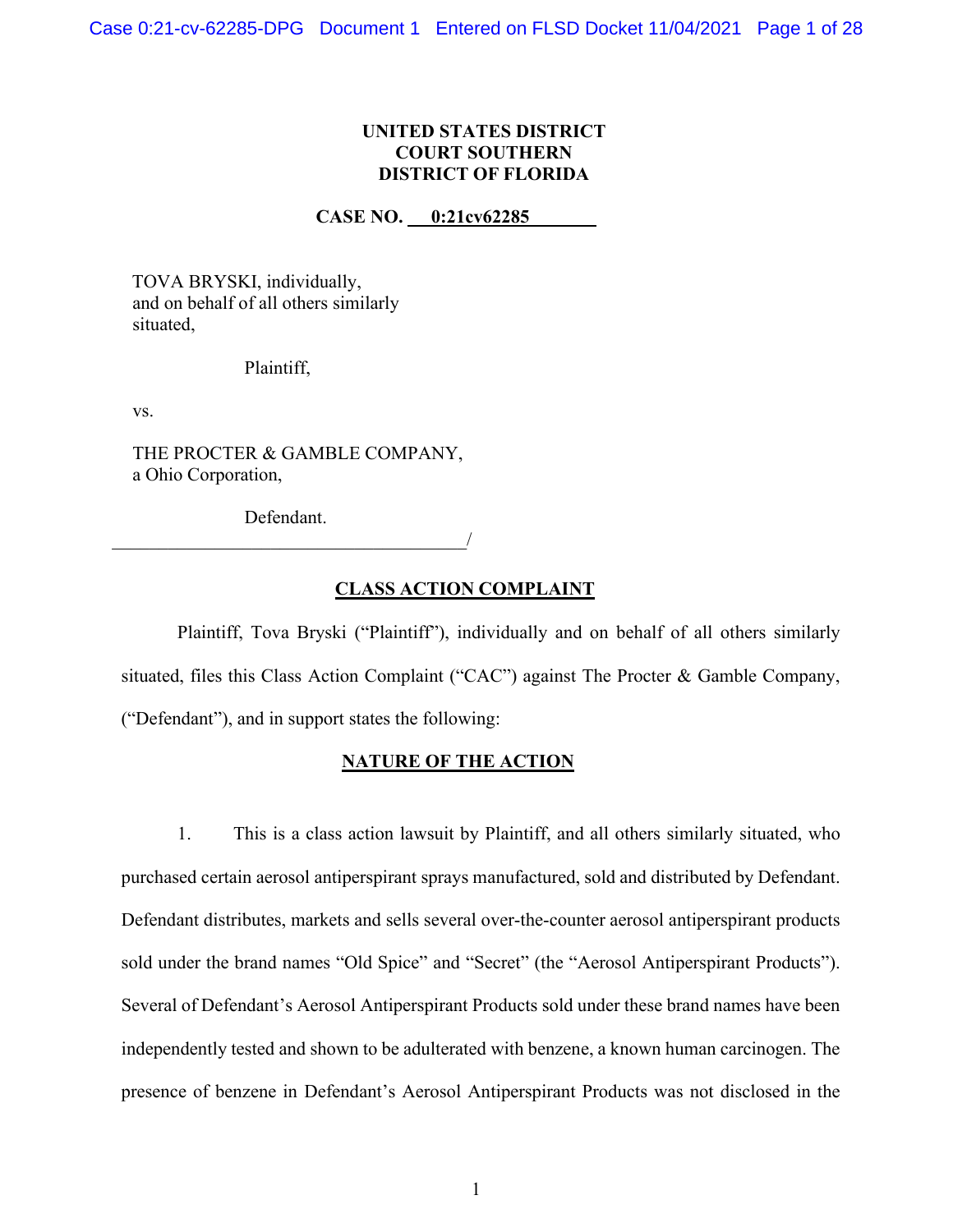products' label, in violation of state and federal law. Plaintiff and the putative class suffered economic damages due to Defendant's misconduct (as set forth below) and they seek injunctive relief and restitution for the full purchase price of the Aerosol Antiperspirant Products they purchased. Plaintiff alleges the following based upon personal knowledge as well as investigation by counsel, and as to all other matters, upon information and belief. Plaintiff further believes that substantial evidentiary support will exist for the allegations set forth herein after a reasonable opportunity for discovery.

#### **JURISDICTION AND VENUE**

2. This Court has original jurisdiction pursuant to 28 U.S.C. §1332(d)(2). The matter in controversy, exclusive of interest and costs, exceeds the sum or value of \$5,000,000 and is a class action in which there are in excess of 100 class members and Plaintiff is a citizen of a state different from Defendant.

3. This Court has jurisdiction over Defendant because Defendant is authorized to conduct and do business in Florida. Defendant has marketed, promoted, distributed, and sold the Aerosol Antiperspirant Products in Florida and Defendant has sufficient minimum contacts with this State and/or sufficiently avails itself of the markets in this State through promotion, sales, distribution and marketing within this State to render the exercise of jurisdiction by this Court permissible.

4. Venue is proper in this Court pursuant to 28 U.S.C. §1391(a) and (b) because a substantial part of the events or omissions giving rise to Plaintiff's claims occurred while she resided in this judicial district. Venue is also proper under 18 U.S.C. §1965(a) because Defendant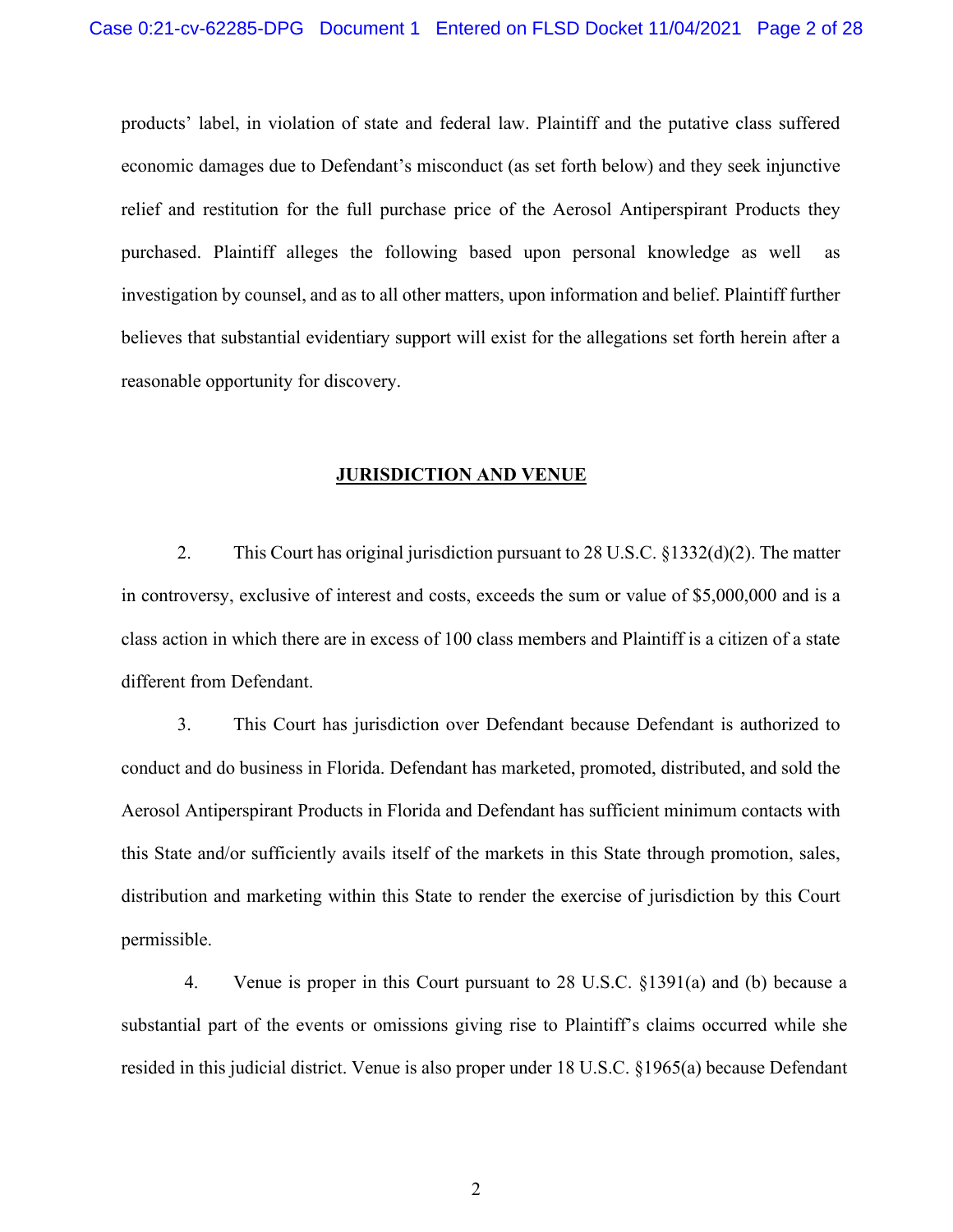transacts substantial business in this District.

#### **THE PARTIES**

5. Plaintiff Tova Bryski resides in Broward County, Florida, and at all times relevant hereto has been a resident of the County of Broward. On dozens of occasions throughout the last several years, Bryski purchased Secret Antiperspirant/Deodorant Powder Fresh Aerosol Spray from various retailers in South Florida. She paid approximately \$3.99 each for the Aerosol Antiperspirant Products. During that time, based on the false and misleading claims by Defendant, Bryski was unaware that Defendant's Aerosol Antiperspirant Products may be adulterated with benzene. Bryski purchased the Defendant's Aerosol Antiperspirant Products on the assumption that the labeling of Defendant's Aerosol Antiperspirant Products was accurate and that the products were unadulterated, safe and effective. Bryski would not have purchased Defendant's Aerosol Antiperspirant Products had she known there was a risk the products may contain benzene, a known human carcinogen. As a result, Plaintiff suffered injury in fact when she spent money to purchase products she would not otherwise have purchased absent Defendant's misconduct, as alleged herein.

6. Defendant The Procter & Gamble Company is an Ohio corporation with its principal place of business at 1 P&G Plaza, Cincinnati, OH 45202. As one of the world's leading brands of skin care, hair care and cosmetics, Defendant distributes its products, including the Aerosol Antiperspirant Products, throughout the United States. Defendant's line of Aerosol Antiperspirant Products, including the adulterated antiperspirant purchased by Plaintiff and members of the putative class, are available at retail stores throughout Florida and the United States.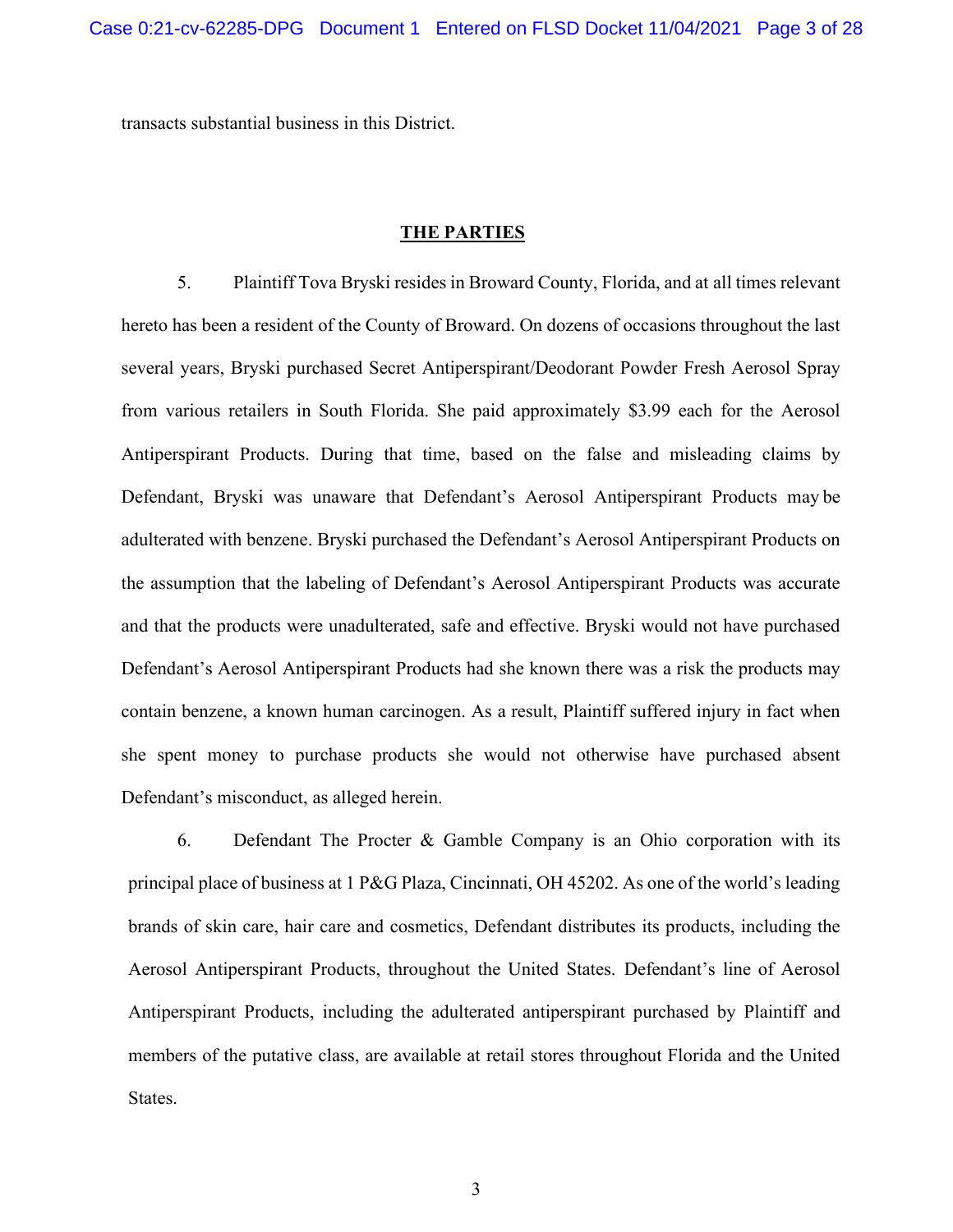#### **FACTUAL ALLEGATIONS**

7. Defendant manufactures, markets, advertises, labels, distributes, and sells a variety of Aerosol Antiperspirant Products, including aerosol antiperspirants sold under the brand names Old Spice and Secret.

8. In 2021, Valisure LLC and ("Valisure"), a analytical pharmacy, ran tests on a variety of Defendant's Aerosol Antiperspirant Products. Specifically, Valisure tested numerous lots of Defendant's Old Spice and Secret Aerosol Antiperspirant Products. Through its testing, Valisure discovered that all the tested Aerosol Antiperspirant Products sold under the name brand Secret contain benzene, with values ranging from 0.10 ppm to 2 ppm, and more than 2 ppm up to 16.2 ppm. Through its testing, Valisure also discovered that many of the tested Aerosol Antiperspirant Products sold under the name brand Old Spice contain benzene, with values ranging from less than .1 ppm, 0.10 ppm to 2 ppm, and more than 2 ppm up to 17.7 ppm. For reference, the National Institute for Occupational Safety and Health ("NIOSH") recommends protective equipment be worn by workers expecting to be exposed to benzene at concentrations of 0.[1](#page-3-0) ppm and defines "skin absorption" as an exposure route.<sup>1</sup> Notably, benzene is not listed as an active or inactive ingredient on any of the labels of the Defendant's Aerosol Antiperspirant Products. Moreover, all the Aerosol Antiperspirant Products are marketed and advertised in an identical manner—as "Antiperspirant."

9. On November 4, 2021, Valisure filed a citizen petition with the Food and Drug Administration ("FDA") asking the agency to recall all batches of Defendant's Aerosol

<span id="page-3-0"></span><sup>1</sup> Centers for Disease Control and Prevention. *The National Institute for Occupational Safety and Health (NIOSH), Benzene* (https:/[/www.cdc.gov/niosh/npg/npgd0049.html\).](http://www.cdc.gov/niosh/npg/npgd0049.html))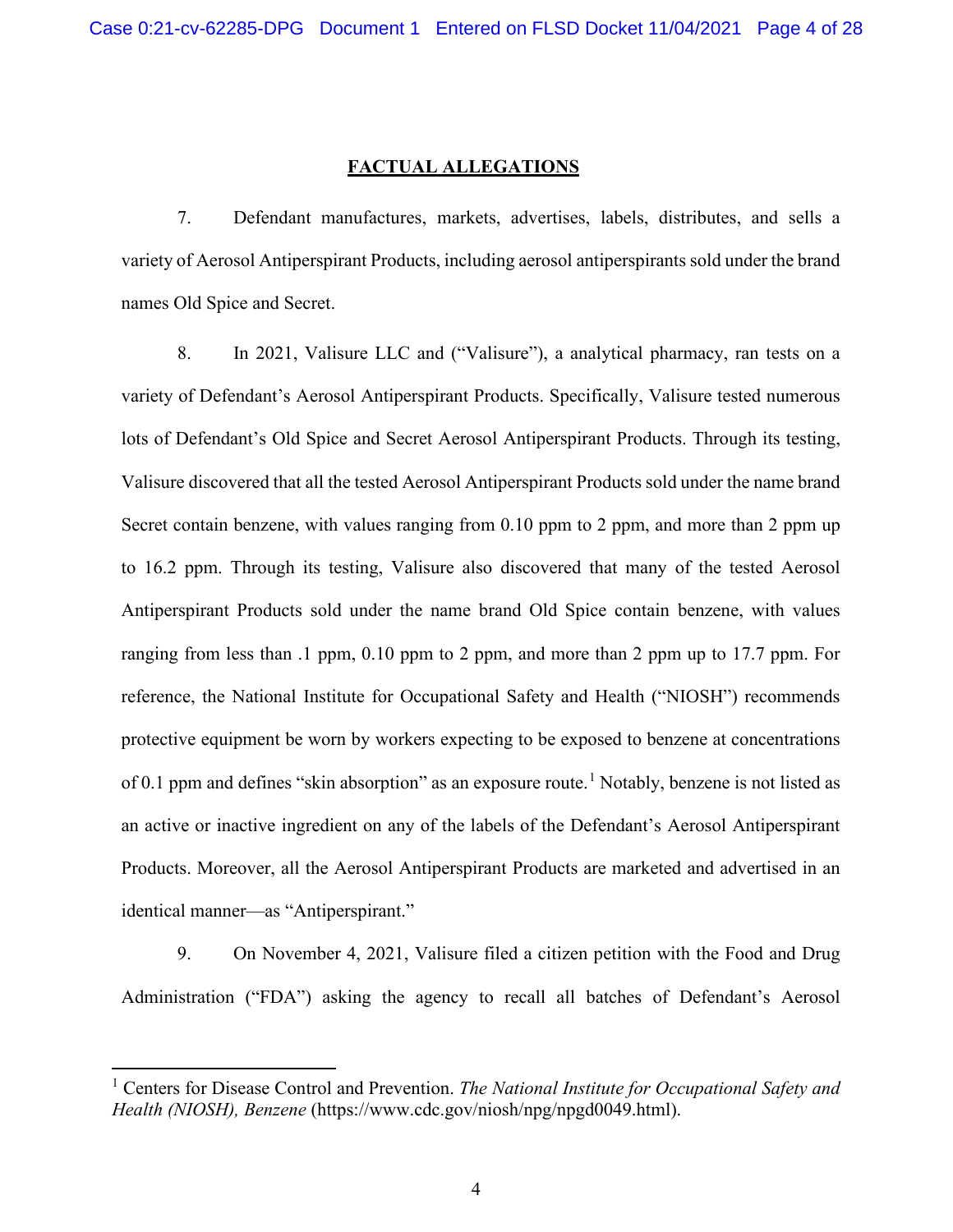Antiperspirant Products tested that (as tested) contained 0.1 ppm or more of benzene, on the basis that they are adulterated under Section 501 of the FDCA (21 U.S.C. § 351) and misbranded under Section 502 of the FDCA (21 U.S.C. § 352). As of this filing, the FDA has not responded to Valisure's citizen petition and Defendant has not taken any action to remove the Aerosol Antiperspirant Products from the market.

10. Benzene is used primarily as a solvent in the chemical and pharmaceutical

industries, as a starting material and intermediate in the synthesis of numerous chemicals, and in gasoline. The major United States source of benzene is petroleum. The health hazards of benzene have been recognized for over one hundred years. According to the National Toxicology Program ("NTP"), benzene is "*known to be a human carcinogen* based on sufficient evidence of carcinogenicity from studies in humans."[2](#page-4-0) Benzene has also been "found to be carcinogenic to humans" by the International Agency for Research on Cancer ("IARC"). Benzene was "[f]irst evaluated by IARC in 1974 . . . and was found to be carcinogenic to humans (Group 1), a finding that has stood since that time."[3](#page-4-1) As noted by the IARC:

> In the current evaluation, the Working Group again confirmed the carcinogenicity of benzene based on *sufficient evidence* of carcinogenicity in humans, *sufficient evidence* of carcinogenicity in experimental animals, and *strong* mechanistic evidence .… The Working Group affirmed the strong evidence that benzene is genotoxic, and found that it also exhibits many other key characteristics of carcinogens, including in exposed humans. In particular, benzene is metabolically activated to electrophilic metabolites; induces oxidative stress and associated oxidative damage to DNA; is genotoxic; alters DNA repair or causes genomic instability; is immunosuppressive; alters cell proliferation, cell death, or nutrient supply; and modulates receptor-mediated effects.<sup>[4](#page-4-2)</sup>

<span id="page-4-0"></span> $^{2}$  <http://ntp.niehs.nih.gov/go/roc/content/profiles/benzene.pdf> (emphasis added).

<span id="page-4-1"></span><sup>&</sup>lt;sup>3</sup> Benzene / IARC Working Group on the Evaluation of Carcinogenic Risks to Humans (2017: Lyon, France), at p. 33.

<span id="page-4-2"></span><sup>4</sup> *Id*. at 34.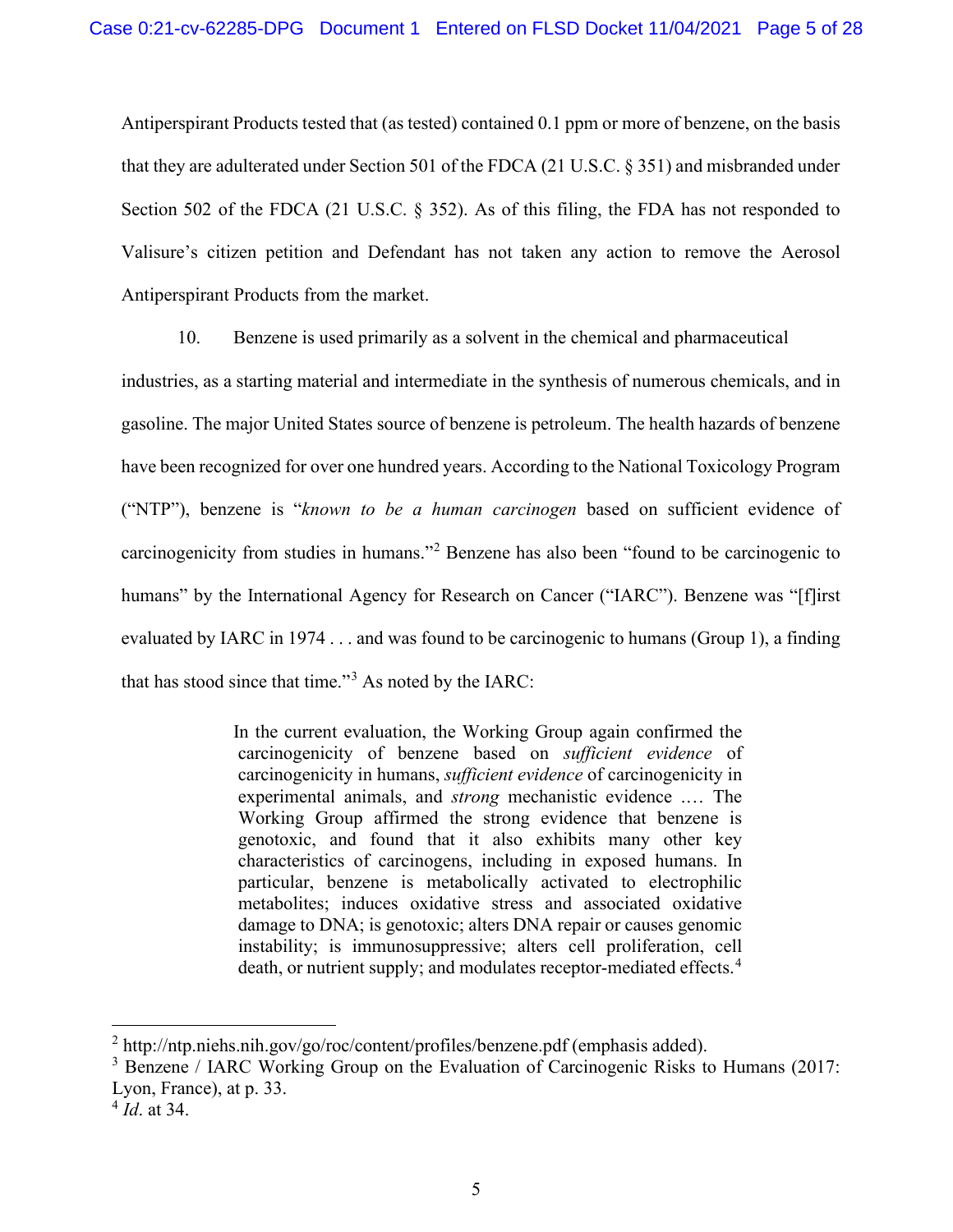Likewise, the Food and Drug Administration ("FDA") recognizes that "[b]enzene is a carcinogen that can cause cancer in humans<sup>"[5](#page-5-0)</sup> and classifies benzene as a "Class 1" solvent that should be "avoided."[6](#page-5-1) FDA's Guidance for Industry states that "Solvents in Class 1 . . . should not be employed in the manufacture of drug substances, excipients, and drug products because of their unacceptable toxicities or deleterious environmental effect."[7](#page-5-2)

11. The FDA regulates antiperspirants to ensure they meet safety and effectiveness standards.<sup>9</sup> The FDA regulates antiperspirants, including the Aerosol Antiperspirant Products at issue here, as over-the-counter ("OTC") drugs rather than as cosmetics. The FDA defines Antiperspirant as a "drug product applied topically that reduces the production of perspiration (sweat) at that site."[8](#page-5-3) As an FDA-regulated product, antiperspirants must pass certain tests before they are sold.

12. Per the FDA regulations governing Defendant's Aerosol Antiperspirant Products, titled "Antiperspirant Drug Products for Over-the-Counter Human Use," there are certain acceptable active ingredients in products that are labeled as Antiperspirant.<sup>[9](#page-5-4)</sup> Benzene, a known human carcinogen, is not on the FDA's list of acceptable active or inactive ingredients for Aerosol Antiperspirant Products. Nor is benzene identified as an active or inactive ingredient on any of the Defendant's Aerosol Antiperspirant Products. Nevertheless, Defendant proclaims in its advertising that benzene is one of the materials "we do not use as ingredients in any of our

<span id="page-5-0"></span><sup>5</sup> [https://www.fda.gov/food/chemicals/questions-and-answers-occurrence-benzene-soft-drinks](https://www.fda.gov/food/chemicals/questions-and-answers-occurrence-benzene-soft-drinks-)[and-other-beverages#q1.](https://www.fda.gov/food/chemicals/questions-and-answers-occurrence-benzene-soft-drinks-and-other-beverages#q1)

<span id="page-5-1"></span><sup>6</sup> [https://www.fda.gov/media/71737/download.](https://www.fda.gov/media/71737/download)

<span id="page-5-2"></span><sup>&</sup>lt;sup>7</sup> FDA Guidance for Industry, O3C Impurities: Residual Solvents  $(6/30/2017)$ , available at [https://www.fda.gov/media/71736/download.](https://www.fda.gov/media/71736/download)

<span id="page-5-3"></span><sup>8</sup> 21 C.F.R. § 350.3.

<span id="page-5-4"></span><sup>&</sup>lt;sup>9</sup> 21 C.F.R. § 350.10.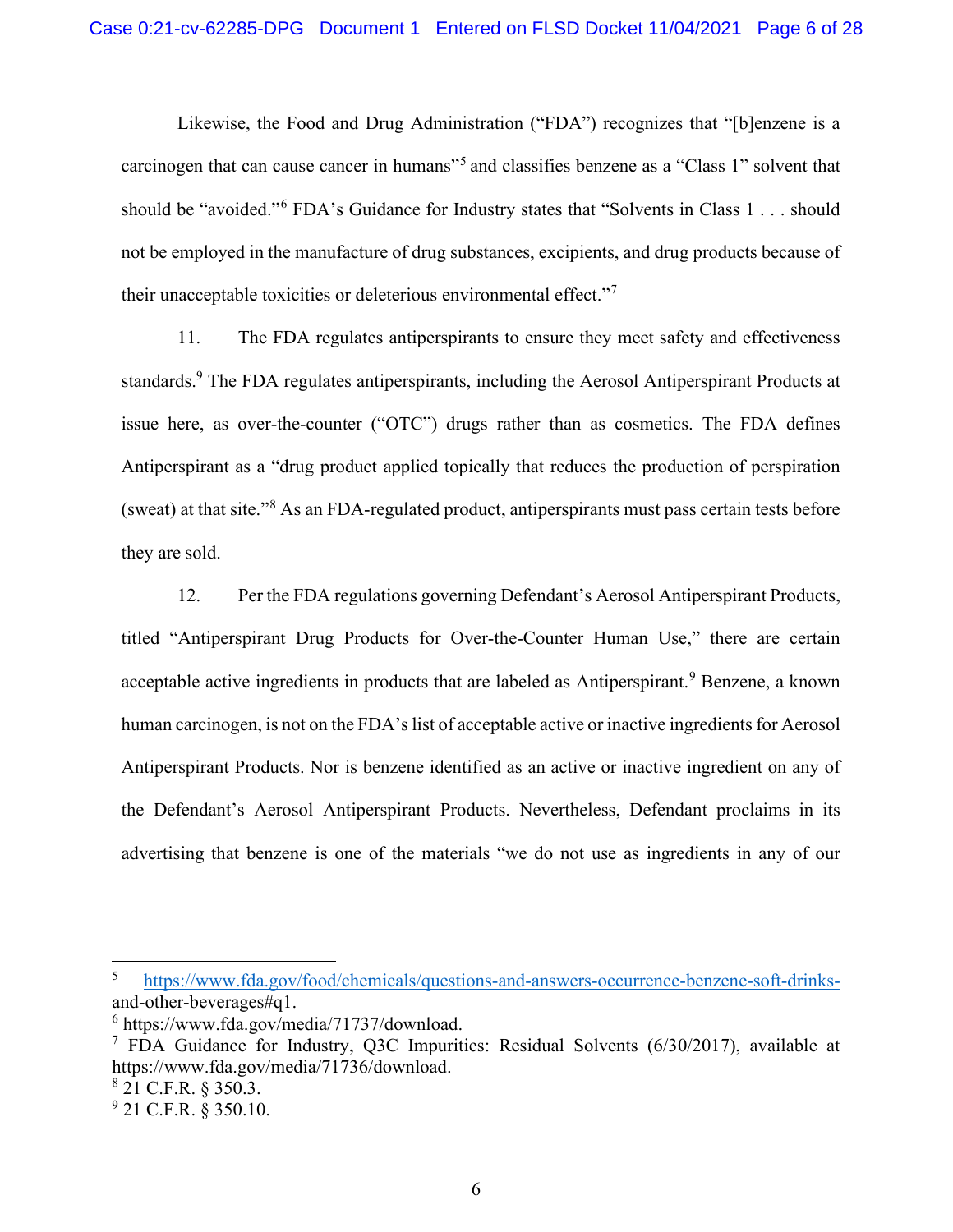formulated products,"[10](#page-6-0) which is a false and misleading statement.

13. The governing regulations provide: "An over-the-counter antiperspirant drug product in a form suitable for topical administration is generally recognized as safe and effective and is not misbranded if it meets each condition in this part and each general condition established in  $\S$  330.1 of this chapter."<sup>[11](#page-6-1)</sup> Defendant failed to meet this standard as further described herein.

14. The manufacture of any misbranded or adulterated drug is prohibited under federal  $law^{12}$  $law^{12}$  $law^{12}$  and Florida state law.<sup>[13](#page-6-3)</sup>

15. The introduction into commerce of any misbranded or adulterated drug is similarly

prohibited.[14](#page-6-4)

16. The receipt in interstate commerce of any adulterated or misbranded drug is also unlawful.[15](#page-6-5)

17. Among the ways a drug may be adulterated are:

If it consists in whole or in part of any filthy, putrid, or decomposed substance; or ... whereby it may have been rendered injurious to health;<sup>[16](#page-6-6)</sup>

18. A drug is misbranded:

<span id="page-6-0"></span><sup>10</sup> https://us.pg.com/ingredients/

<span id="page-6-1"></span> $11$  21 C.F.R. § 350.1.

<span id="page-6-2"></span> $12$  21 U.S.C  $\zeta$  331(g).

<span id="page-6-3"></span><sup>13</sup> *See* Fla. Stat. § 499.005(1) ("It is unlawful for a person to perform or cause the performance of any of the following acts in this state: (1) The manufacture, repackaging, sale, delivery, or holding or offering for sale of any drug, device, or cosmetic that is adulterated or misbranded or has otherwise been rendered unfit for human or animal use.").

<span id="page-6-4"></span><sup>&</sup>lt;sup>14</sup> 21 U.S.C. §331(a); Fla. Stat. § 499.005(1).

<span id="page-6-5"></span><sup>15</sup> 21 U.S.C. §331(c); *see also* Fla. Stat. § 499.005(3)("It is unlawful for a person to perform or cause the performance of any of the following acts in this state: … (3) The receipt of any drug, device, or cosmetic that is adulterated or misbranded, and the delivery or proffered delivery ofsuch drug, device, or cosmetic, for pay or otherwise.").

<span id="page-6-6"></span><sup>16</sup> 21 U.S.C. §351(a)(2)(B); *see also* Fla. Stat. § 499.006(1) & (2) ("A drug or device is adulterated, if any of the following apply: (1) It consists in whole or in part of any filthy, putrid, or decomposed substance[;] (2) It has been produced, prepared, packed, or held under conditionswhereby it could have been contaminated with filth or rendered injurious to health.").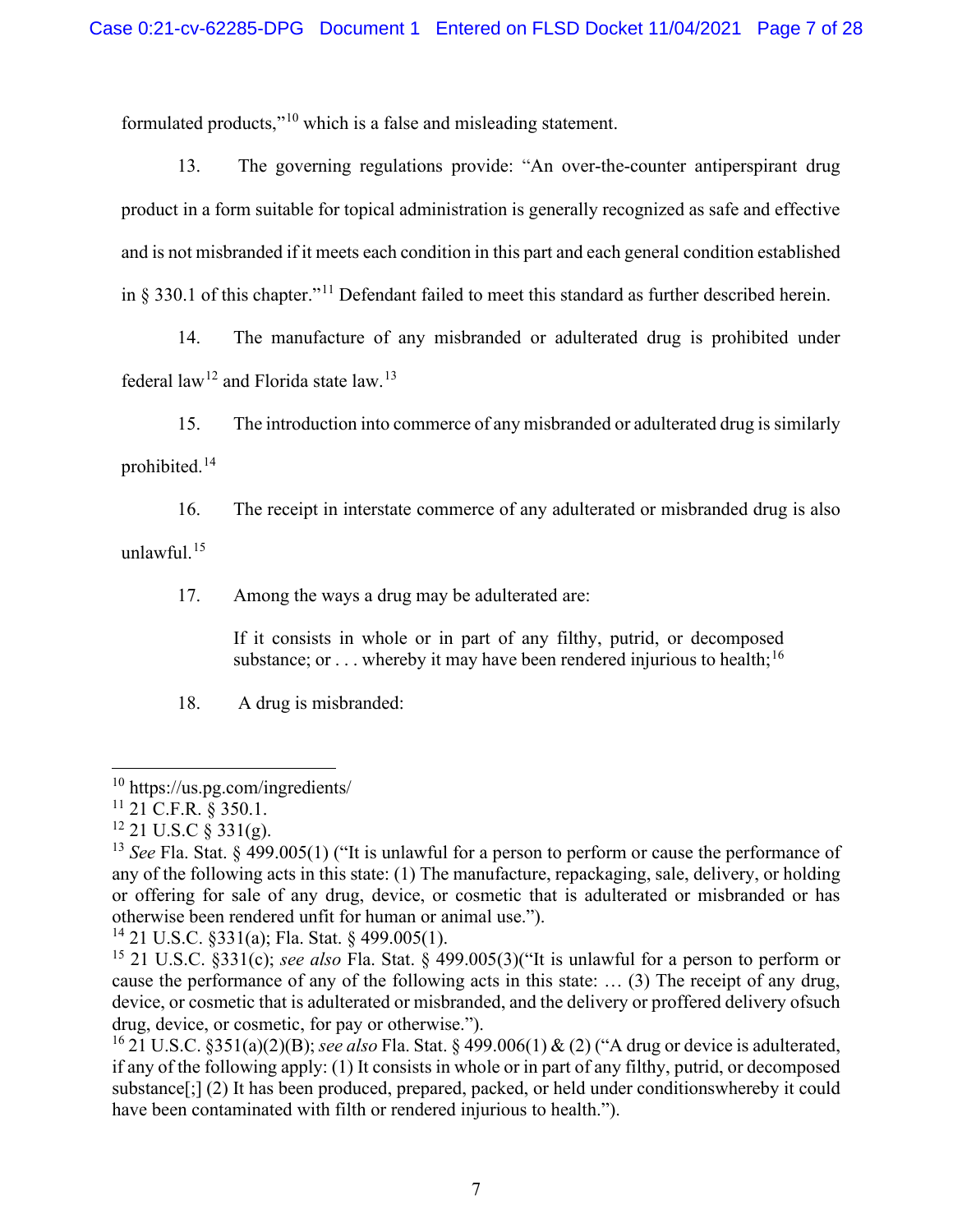(a) "If its labeling is false or misleading in any particular."[17](#page-7-0)

(b) If the labeling does not contain, among other things, "the proportion of each active ingredient $[.]^{v18}$  $[.]^{v18}$  $[.]^{v18}$ 

(d) "If it is dangerous to health when used in the dosage or manner, or with the frequency or duration prescribed, recommended, or suggested in the labeling thereof."[19](#page-7-2)

19. If a manufacturer labels a drug but omits ingredients, that renders the drug misbranded.<sup>[20](#page-7-3)</sup>

20. Defendant did not disclose that benzene, a known human carcinogen, may be present in the Aerosol Antiperspirant Products purchased by Plaintiff and the putative class members. As a result, its Aerosol Antiperspirant Products are adulterated and misbranded. There is "no safe level of benzene" exposure, so it is unsuitable for human application as an ingredient in any antiperspirant.<sup>[21](#page-7-4)</sup>

21. Defendant wrongfully advertised and sold the Aerosol Antiperspirant Products without any labeling to indicate to consumers that these products may contain benzene. The

<span id="page-7-0"></span><sup>17</sup> 21 U.S.C. §352(a)(1); *see also* Fla. Stat. § 499.007(1) (A drug is misbranded "[i]f its labelingis in any way false or misleading.")

<span id="page-7-1"></span><sup>18</sup> 21 U.S.C. §352(e)(1)(A)(ii). *See also* Fla. Stat. § 499.007(2)(b) ("A drug or device is misbranded: … (2) If in package form, it does not bear a label containing: (b) An accurate statement of the quantity of the contents in terms of weight, measure, or numerical count.").

<span id="page-7-2"></span><sup>19</sup> 21 U.S.C. §352(j); *see also* Fla. Stat. § 499.007(10) (A drug is misbranded "[i]f it is dangerous to health when used in the dosage or with the frequency or duration prescribed, recommended, or suggested in the labeling of the drug.")

<span id="page-7-3"></span><sup>&</sup>lt;sup>20</sup> 21 C.F.R. §§201.6. "The labeling of a drug may be misleading by reason (among other reasons) of: … (2) Failure to reveal the proportion of, or other fact with respect to, an ingredient present in such drug, when such proportion or other fact is material in the light of the representation that such ingredient is present in such drug." 21 C.F.R. §201.10(2). See also Fla. Stat. § 499.007(2)(b) ("A drug or device is misbranded: … (2) If in package form, it does not bear a label containing: (b) An accurate statement of the quantity of the contents in terms of weight, measure, or numerical count.").

<span id="page-7-4"></span><sup>21</sup> https://www.who.int/ipcs/features/benzene.pdf.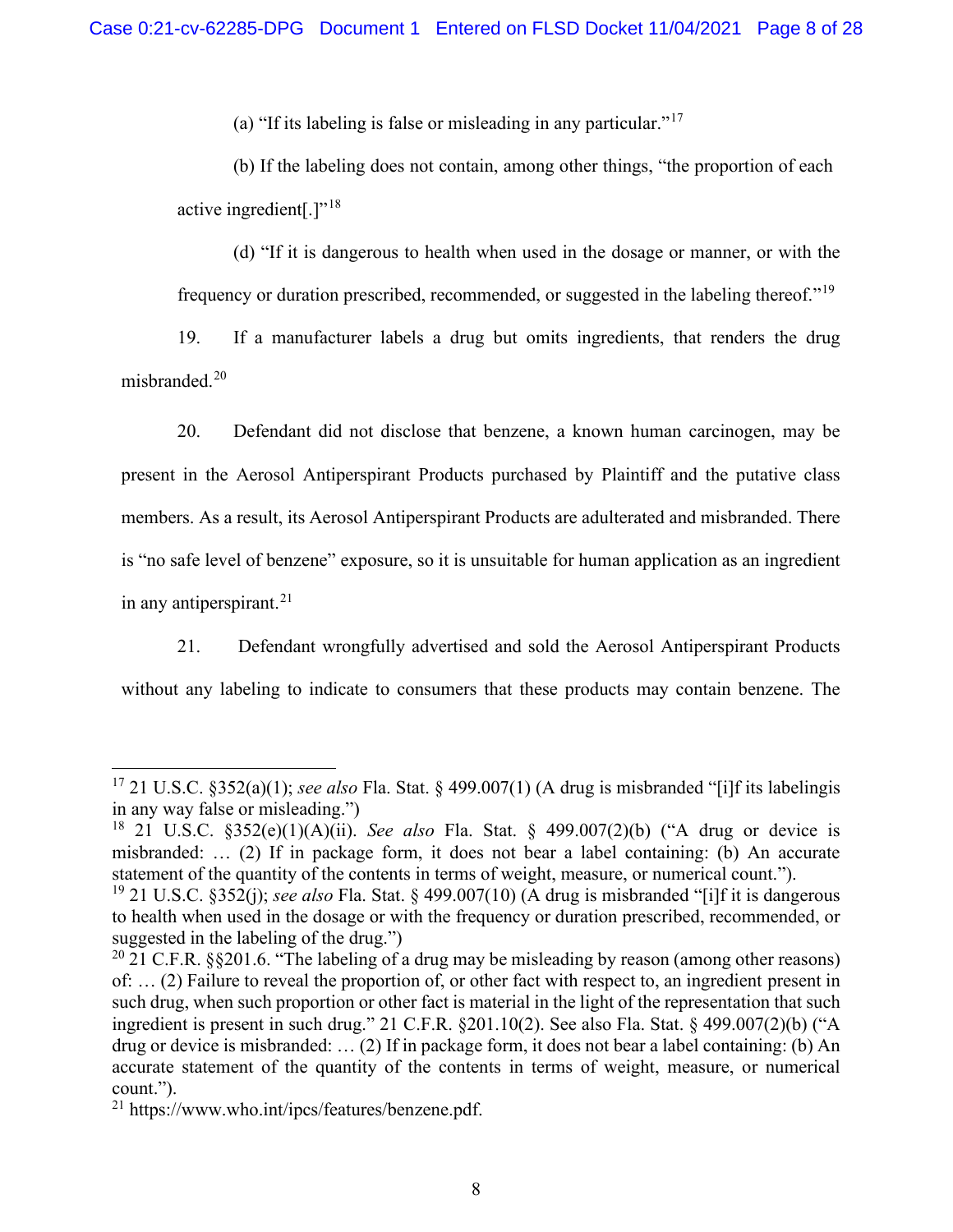following image shows an example: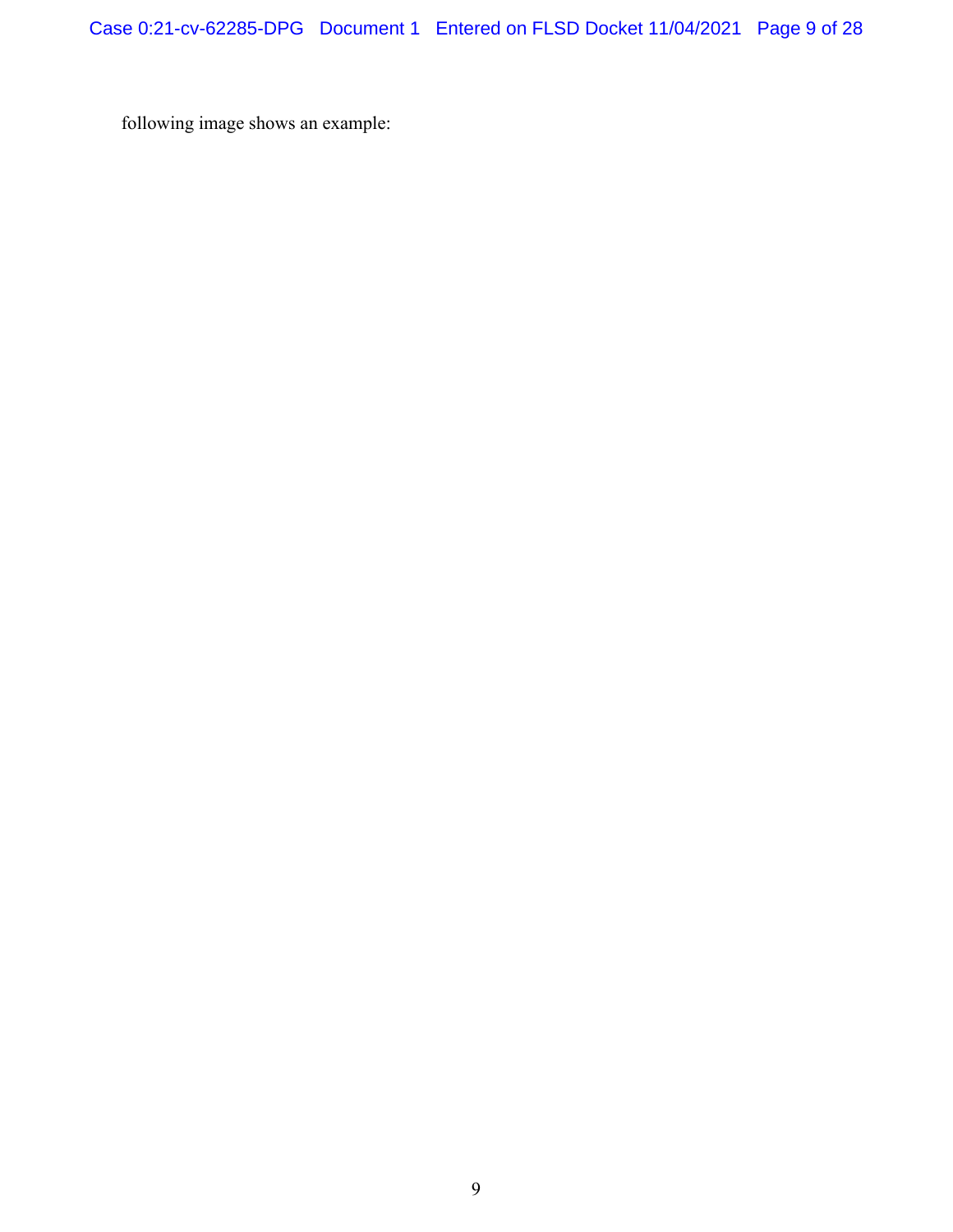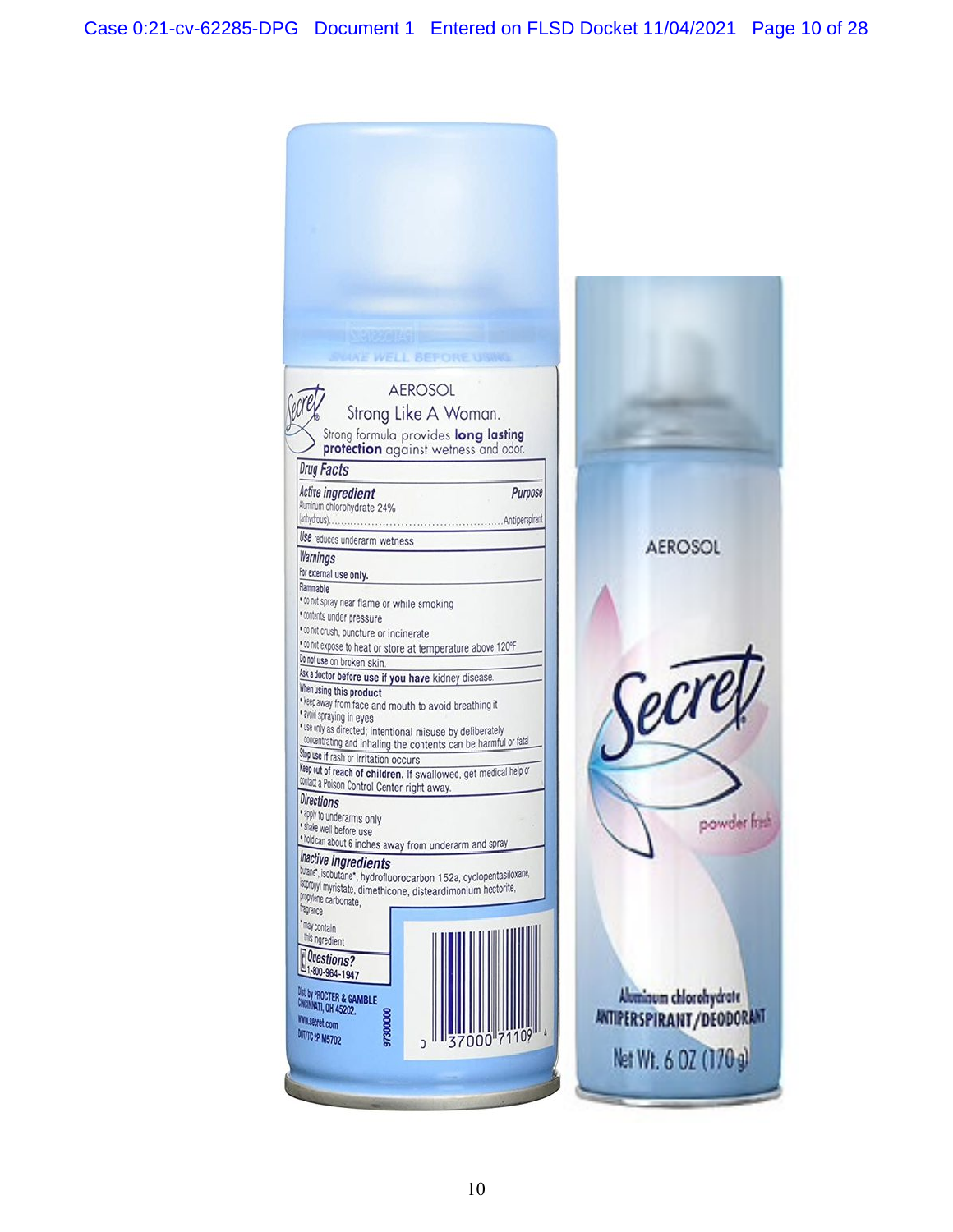22. In addition, Defendant maintains a "smartlabel.pg.com" webpage identifying the active and inactive ingredients in its products, and benzene is not listed as an ingredient in any of its Aerosol Antiperspirant Products. [22](#page-10-0) In fact, Defendant specifically promises to consumers that benzene is one of the materials "we do not use as ingredients in any of our formulated products."<sup>[23](#page-10-1)</sup>

| <b>Rewards &amp; Offers 7</b><br>Our Brands $\sim$<br>Our Story $\sim$<br>Our Impact $\sim$<br><b>P&amp;G</b>                                                                                                                                                                                                                                                                                                                                                                                                                                                                                                                                                                                                                                                           |  |  |  |  |  |
|-------------------------------------------------------------------------------------------------------------------------------------------------------------------------------------------------------------------------------------------------------------------------------------------------------------------------------------------------------------------------------------------------------------------------------------------------------------------------------------------------------------------------------------------------------------------------------------------------------------------------------------------------------------------------------------------------------------------------------------------------------------------------|--|--|--|--|--|
|                                                                                                                                                                                                                                                                                                                                                                                                                                                                                                                                                                                                                                                                                                                                                                         |  |  |  |  |  |
|                                                                                                                                                                                                                                                                                                                                                                                                                                                                                                                                                                                                                                                                                                                                                                         |  |  |  |  |  |
| Ingredients we do not use                                                                                                                                                                                                                                                                                                                                                                                                                                                                                                                                                                                                                                                                                                                                               |  |  |  |  |  |
| Here is a list of some of the most common materials we get asked about that we do not use as<br>ingredients in any of our formulated products (health care, skin and personal cleansing, hair care,<br>laundry, home care, and oral care):                                                                                                                                                                                                                                                                                                                                                                                                                                                                                                                              |  |  |  |  |  |
| · Alkylphenols and alkylphenol<br>· Organotins (TBT, DBT, MBT, DOT)<br>· PVC (not in formulas*)<br>ethoxylates<br>Benzene<br>· PAHs (Polycyclic aromatic hydrocarbons)<br>$\sim$<br>· PCBs (Polychlorinated biphenyls)<br>Bisphenol A (not in formulas*)<br>$\sim$<br>· Heavy metals: Arsenic, Lead, Chromium<br>· Phthalates**<br>VI, Mercury, Cadmium, Nickel<br>· Triclosan<br>· Microbeads<br>· Triclocarban**                                                                                                                                                                                                                                                                                                                                                      |  |  |  |  |  |
| This list is not exhaustive but a starting point. For specific product ingredients, please see the Brand<br>website here.                                                                                                                                                                                                                                                                                                                                                                                                                                                                                                                                                                                                                                               |  |  |  |  |  |
| We have strict product safety limits in place when any of these materials could be found in tiny amounts due to their natural (or background) presence in water, the environment, or as part of the<br>manufacturing process.<br>* We do not use BPA or PVC in any of our product formulas. Our use of PVC and BPA is restricted to very small amounts in some product packaging like pressurized aerosol cans or electrical devices<br>where their unique performance is essential for product safety. We will consider new material options as soon as they do arise.<br>** We do not use these ingredients in new products and are exiting them. More details on our exit timings for these materials can be found in the Common Ingredient Questions section above. |  |  |  |  |  |
|                                                                                                                                                                                                                                                                                                                                                                                                                                                                                                                                                                                                                                                                                                                                                                         |  |  |  |  |  |

23. Plaintiff has standing to represent members of the putative class because there is sufficient similarity between the specific Aerosol Antiperspirant Products purchased by the Plaintiff and the other Aerosol Antiperspirant Products not purchased by Plaintiff. Specifically, each and every one of Defendant's Aerosol Antiperspirant Products (i) are marketed in

<span id="page-10-0"></span><sup>2</sup>[2https://smartlabel.pg.com/00037000730347.html](https://smartlabel.pg.com/00037000730347.html)[;https://smartlabel.pg.com/00037000711087.ht](https://smartlabel.pg.com/00037000711087.html) [ml](https://smartlabel.pg.com/00037000711087.html)

<span id="page-10-1"></span><sup>&</sup>lt;sup>23</sup> https://us.pg.com/ingredients/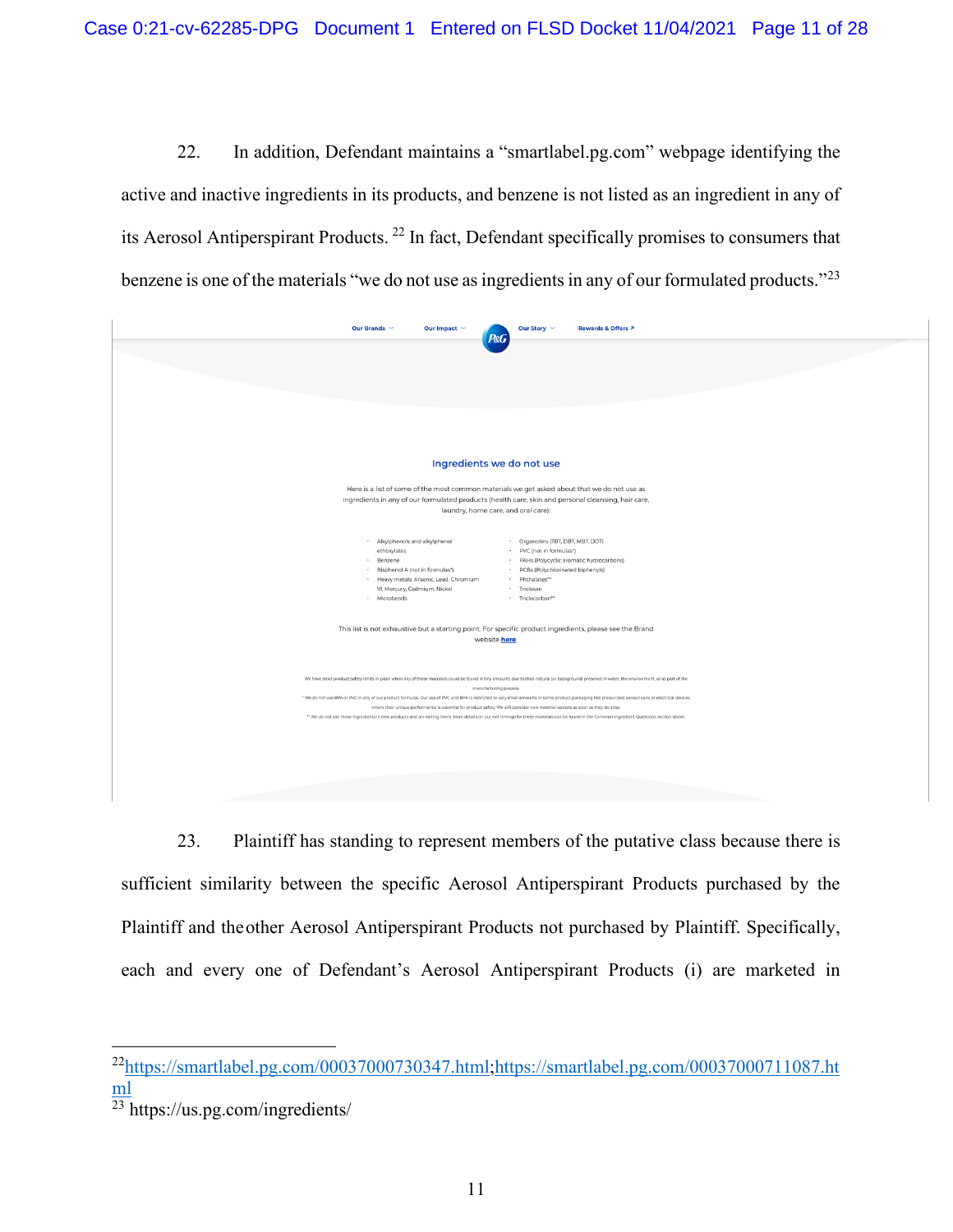substantially the same way – as "Antiperspirant"— and (ii) fail to include labeling indicating to consumers that the Aerosol Antiperspirant Products may contain benzene as an active or inactive ingredient. Accordingly, the misleading effect of all the Aerosol Antiperspirant Products is substantially the same.

24. Plaintiff references federal law in this Complaint not in any attempt to enforce it, but to demonstrate that their state-law tort claims do not impose any additional obligations on Defendant, beyond what was already required of them under federal law.

#### **CLASS ALLEGATIONS**

25. Plaintiff brings this action on behalf of herself and all other similarly situated class members (the "Class") pursuant to Rule 23(a), (b)(2) and (b)(3) of the Federal Rules of Civil Procedure and seeks certification of the following class against Defendant for violations of Florida state laws and/or similar laws in other states:

#### **Nationwide Class Action**

All consumers who purchased any Aerosol Antiperspirant Product sold under the name brand Secret and/or Old Spice in the United States of America and its territories from November 4, 2017 to the present for personal use or consumption.

Excluded from the Class are individuals who allege personal bodily injury resulting from the use of Defendant's Aerosol Antiperspirant Products. Also excluded from this Class are Defendant, any parent companies, subsidiaries, and/or affiliates, officers, directors, legal representatives, employees, co-conspirators, all governmental entities, and any judge, justice or judicial officer presiding over this matter.

26. In the alternative, Plaintiff brings this action on behalf of herself and all other

similarly situated Florida consumers pursuant to Rule 23(a), (b)(2) and (b)(3) of the Federal Rules

of Civil Procedure and seeks certification of the following class: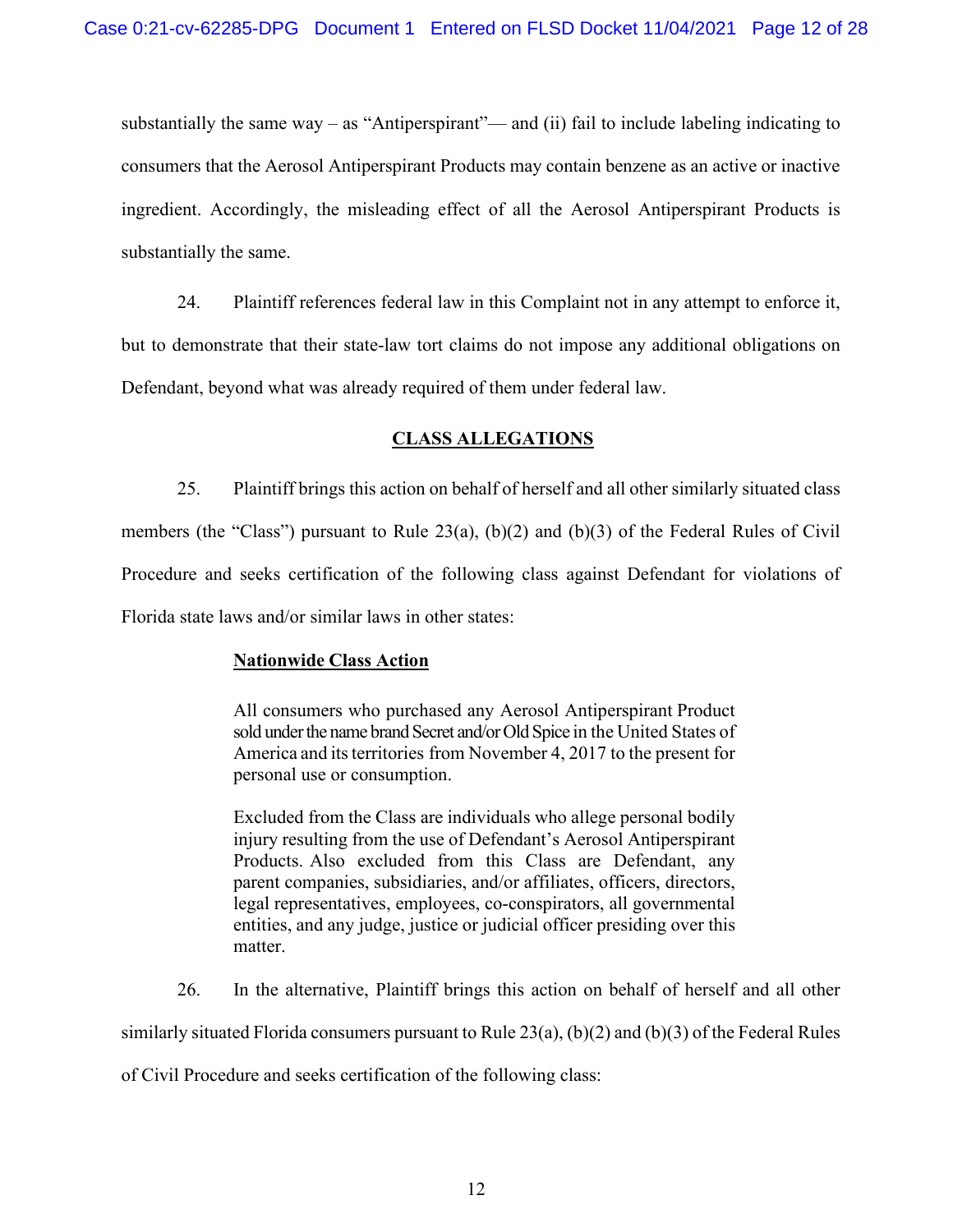#### **Florida-Only Class Action**

All consumers who purchased any Aerosol Antiperspirant Product sold under the name brand Secret and/or Old Spice in the State of Florida from November 4, 2017 to the present for personal use or consumption.

Excluded from the Class are individuals who allege personal bodily injury resulting from the use of Defendant's Aerosol Antiperspirant Products. Also excluded from this Class are Defendant, any parent companies, subsidiaries, and/or affiliates, officers, directors, legal representatives, employees, co-conspirators, all governmental entities, and any judge, justice or judicial officer presiding over this matter.

27. The members of the Class are so numerous that joinder of all members of the Class is impracticable. Plaintiff is informed and believes that the proposed Class contains thousands of purchasers of Defendant's Aerosol Antiperspirant Products who have been damaged by Defendant's conduct as alleged herein. The precise number of Class members is unknown to Plaintiff at this time.

28. Plaintiff's claims are typical to those of all Class members because members of the Class are similarly injured through Defendant's uniform misconduct described above and were subject to Defendant's deceptive claims that accompanied Defendant's Aerosol Antiperspirant Products sold under the name brands Secret and Old Spice. Plaintiff is advancing the same claims and legal theories on behalf of herself and all members of the Class.

29. Plaintiff's claims raise questions of law and fact common to all members of the Class, and they predominate over any questions affecting only individual Class members. The claims of Plaintiff and all prospective Class members involve the same alleged defect. These common legal and factual questions include the following:

(a) whether Defendant's Aerosol Antiperspirant Products contained benzene;

(b) whether Defendant's omissions are true, or are misleading, or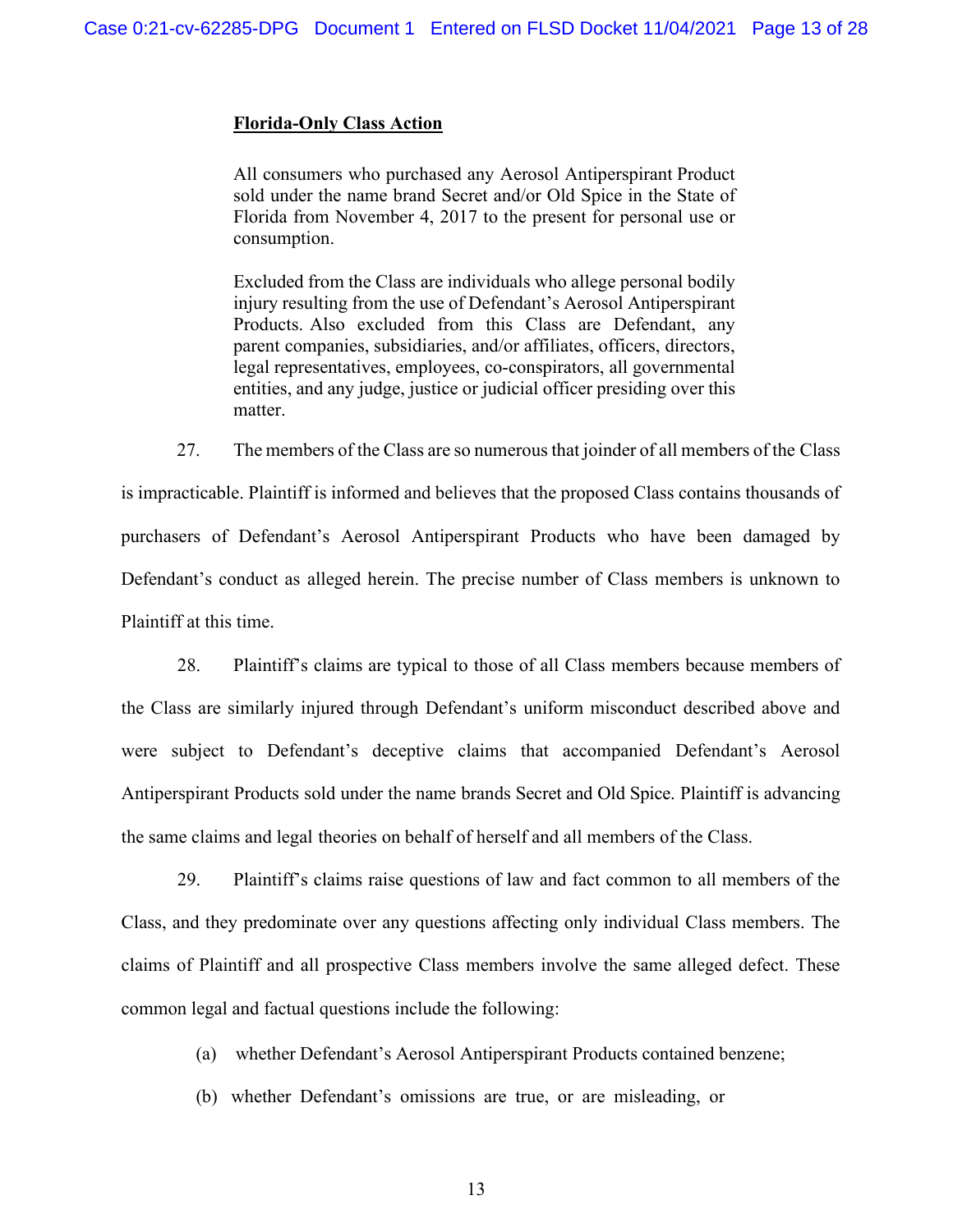objectively likely to deceive a reasonable consumer;

- (c) whether the alleged conduct constitutes violations of the laws asserted;
- (d) whether Defendant's alleged conduct violates public policy;
- (e) whether Defendant engaged in false or misleading advertising;
- (f) whether Defendant was unjustly enriched as a result of its labeling, marketing, advertising and/or selling of the Aerosol Antiperspirant Products;
- (g) whether Plaintiff and the Class members are entitled to damages and/or restitution and the proper measure of that loss; and
- (h) whether an injunction is necessary to prevent Defendant from continuing to market and sell defective and adulterated Aerosol Antiperspirant Products that contain benzene, a known human carcinogen.

30. Plaintiff and her counsel will fairly and adequately protect and represent the interests of each member of the class. Plaintiff has retained counsel experienced in complex litigation and class actions. Plaintiff's counsel has successfully litigated other class action cases similar to that here and have the resources and abilities to fully litigate and protect the interests of the Class. Plaintiff intends to prosecute this claim vigorously. Plaintiff has no adverse or antagonistic interests to those of the Class, nor is Plaintiff subject to any unique defenses.

31. A class action is superior to the other available methods for a fair and efficient adjudication of this controversy. The damages or other financial detriment suffered by the Plaintiff and individual Class members is relatively small compared to the burden and expense that would be entailed by individual litigation of their claims against Defendant. It would thus be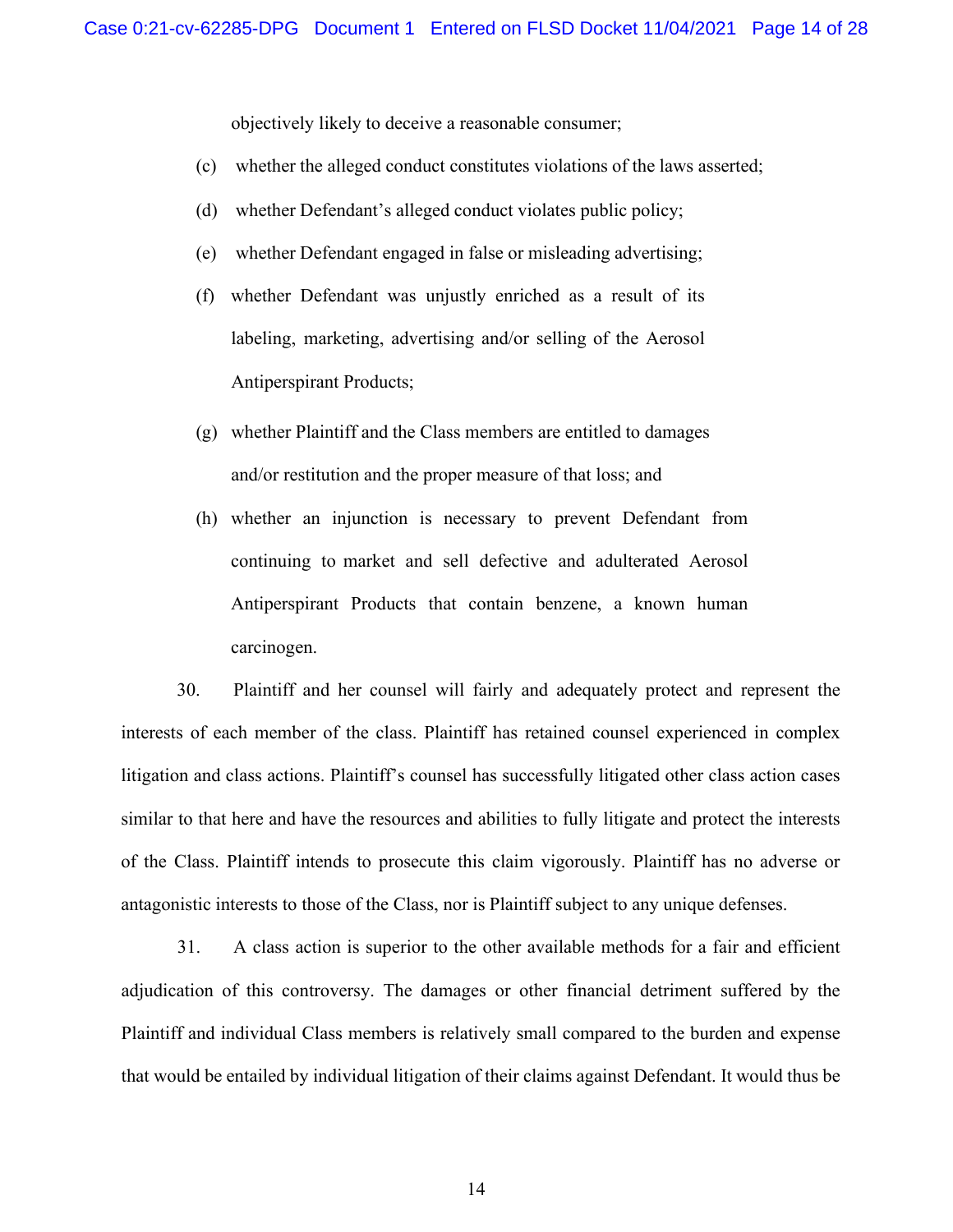virtually impossible for Plaintiff and Class members, on an individual basis, to obtain effective redress for the wrongs done to them. Further, it is desirable to concentrate the litigation of the Class members' claims in one forum, as it will conserve party and judicial resources and facilitate the consistency of adjudications. Plaintiff knows of no difficulty that would be encountered in the management of this case that would preclude its maintenance as a class action.

32. The Class also may be certified because Defendant has acted or refused to act

on grounds applicable to the Class, thereby making appropriate final declaratory and/or injunctive relief with respect to the members of the Class as a whole.

33. Plaintiff seeks preliminary and permanent injunctive and equitable relief on behalf of the entire Class, on grounds generally applicable to the entire Class, to enjoin and prevent Defendant from engaging in the acts described above, such as continuing to market and sell Aerosol Antiperspirant Products that may be adulterated with benzene, and requiring Defendant to provide a full refund of the purchase price of the Aerosol Antiperspirant Products to Plaintiff and Class members.

34. Unless a Class is certified, Defendant will retain monies received as a result of its conduct that were taken from Plaintiff and the Class members. Unless a Class-wide injunction is issued, Defendant will continue to commit the violations alleged and the members of the Class and the general public will continue to be misled.

# **COUNT I Violation of Florida's Deceptive and Unfair Trade Practices Act, Fla. Stat. §§ 501.201-213 (On Behalf of the Florida-Only Class)**

35. Plaintiff incorporates by reference and re-alleges each and every allegation contained above, as though fully set forth herein.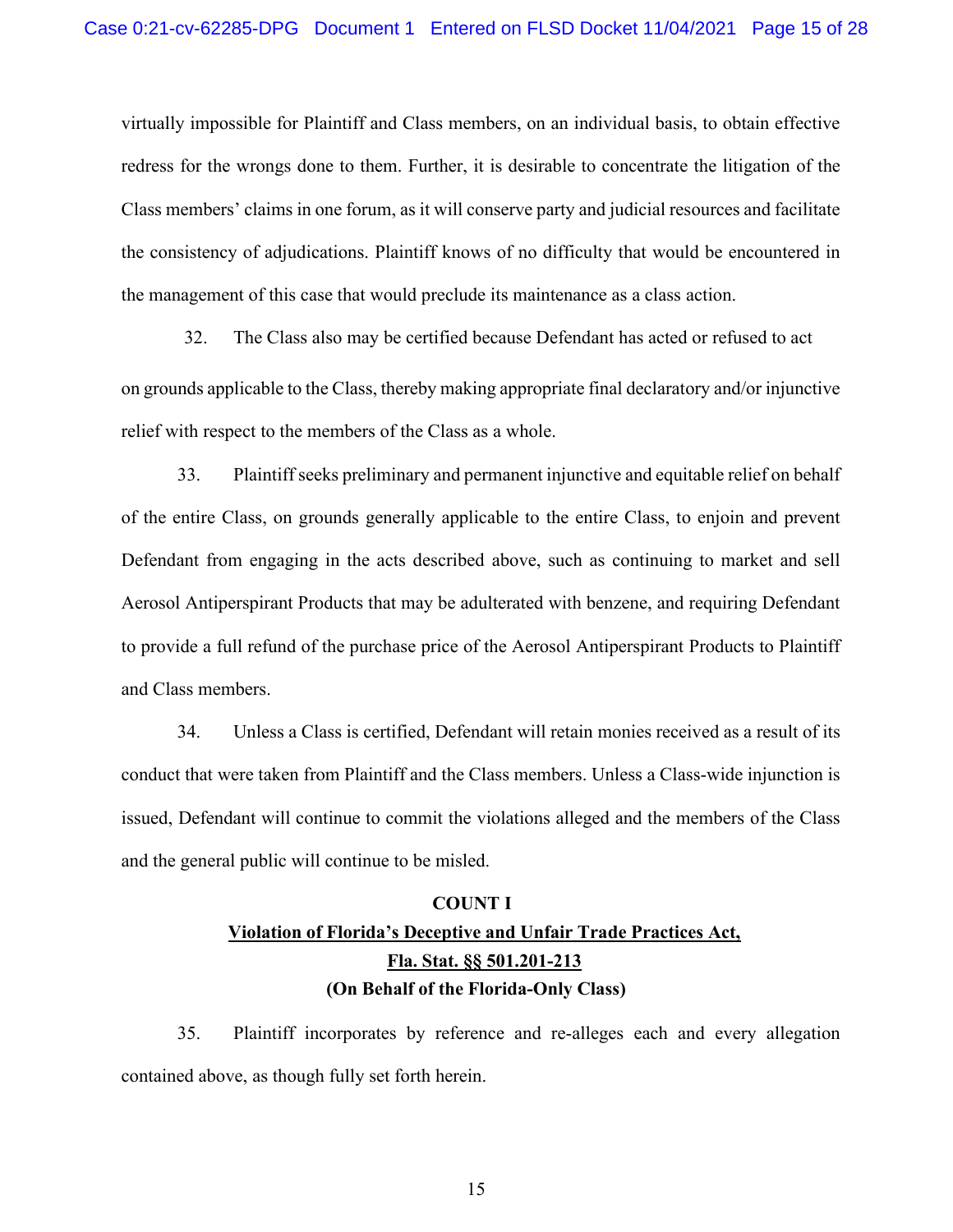36. Plaintiff brings this claim individually and on behalf of the Class.

37. The Florida Deceptive and Unfair Trade Practices Act ("FDUTPA") renders unlawful unfair methods of competition, unconscionable acts or practice, and unfair or deceptive acts or practices in the conduct of any trade or commerce. § 501.204, Fla. Stat.

38. Among other purposes, FDUTPA is intended "[t]o protect the consuming public and legitimate business enterprises from those who engage in unfair methods of competition, or unconscionable, deceptive, or unfair acts or practices in the conduct of any trade or commerce." § 501.202, Fla. Stat.

39. As alleged herein, Plaintiff has suffered injury in fact and lost money as a result of Defendant's conduct because she purchased Aerosol Antiperspirant Products from Defendant in reliance on Defendant's representation that the ingredients in its Aerosol Antiperspirant Products were safe and effective and were not adulterated with benzene, a known human carcinogen.

40. As alleged herein, Defendant's actions are deceptive and in clear violation of FDUTPA, entitling Plaintiff and the Class to damages and relief under Fla. Stat. §§ 501.201-213.

41. Defendant has engaged, and continues to engage, in conduct that is likely to deceive members of the public. This conduct includes representing in its labels that its Aerosol Antiperspirant Products contain only the ingredients listed in the label, which is untrue, and failing to make any mention that the certain Aerosol Antiperspirant Products are adulterated with benzene, a known human carcinogen.

42. Similarly, Defendant has engaged, and continue to engage, in deceptive, untrue, and misleading advertising by specifically promising consumers that benzene is one of the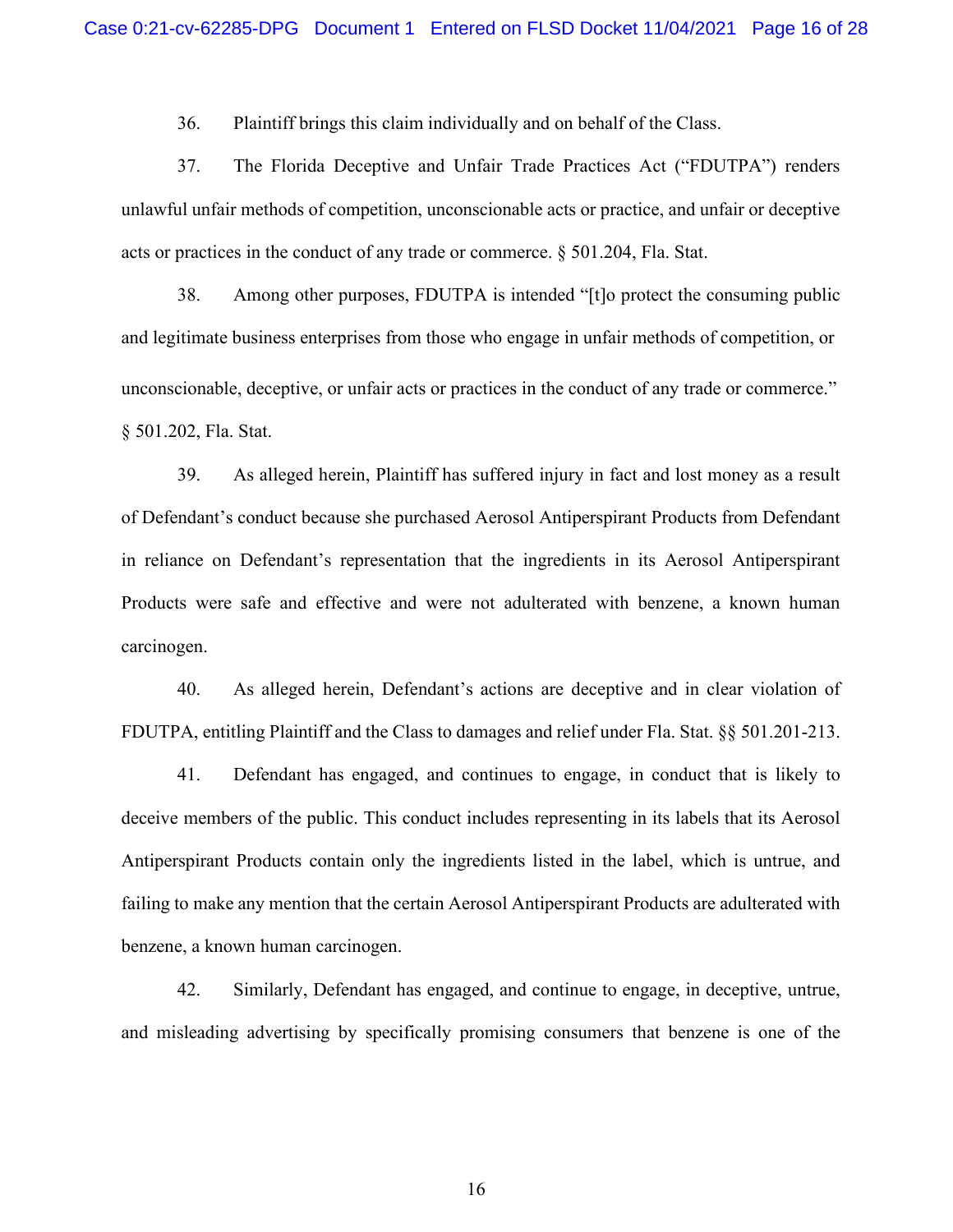materials "we do not use as ingredients in any of our formulated products."<sup>[24](#page-16-0)</sup> Defendant also misleads consumers by promising, amongst other things, (i) that safety is "at the heart of everything we do," (ii) that it has a "rigorous safety process to analyze every ingredient-before we ever consider putting it in one of our products"; (iii) that "we evaluate all ingredients in the product to ensure they are safe when used – both for you and the environment."<sup>[25](#page-16-1)</sup>

43. By committing the acts alleged above, Defendant has engaged in unconscionable, deceptive, or unfair acts or practices, which constitute unfair competition within the meaning of FDUTPA.[26](#page-16-2)

44. Defendant's conduct is substantially injurious to consumers. Consumers are purchasing and, as instructed in the label, "apply[ing] to underarms" Defendants' Aerosol Antiperspirant Products without knowledge that there is a risk the Aerosol Antiperspirant Products may be adulterated with a human carcinogen. This conduct has caused, and continues to cause, substantial injury to consumers because consumers would not have paid for antiperspirants potentially adulterated with benzene but for Defendant's false labeling, advertising, and promotion. Thus, Plaintiff and the putative Class have been "aggrieved" (*i.e.* lost money) as required for FDUTPA standing, and such an injury is not outweighed by any countervailing benefits to consumers or competition.

45. Indeed, no benefit to consumers or competition results from Defendant's conduct. Since consumers reasonably rely on Defendant's representation of the ingredients contained in it Aerosol Antiperspirant Products' labels, and injury resulted from ordinary use of the Aerosol

<span id="page-16-0"></span><sup>24</sup> https://us.pg.com/ingredients/.

<span id="page-16-1"></span><sup>25</sup> https://us.pg.com/product-safety/.

<span id="page-16-2"></span><sup>&</sup>lt;sup>26</sup> Defendant's conduct violates Section 5 of the Federal Trade Commission "("FTC") Act, 15 U.S.C. § 45, which prohibits unfair methods of competition and unfair or deceptive acts orpractices in or affecting commerce.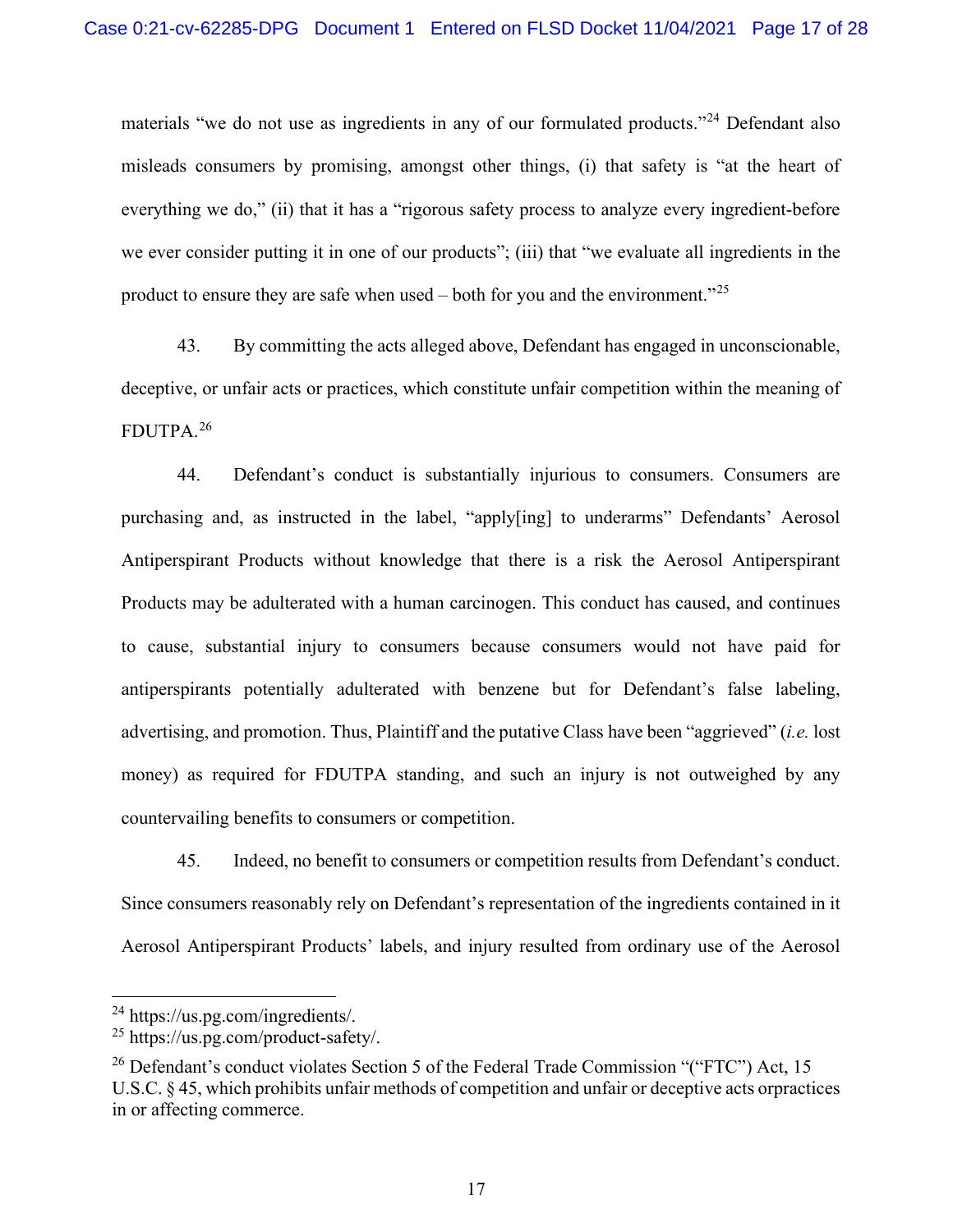Antiperspirant Products, consumers could not have reasonably avoided such injury.

46. Further, Defendant's conduct is ongoing and continuing, such that prospective injunctive relief is necessary. Plaintiff is a long-time user of Defendant's Aerosol Antiperspirant Products, and she desires to purchase Defendant's Aerosol Antiperspirant Products in the future if she can be assured that the Aerosol Antiperspirant Products are unadulterated and meet the advertising claims. Absent injunctive relief, Defendant may continue to advertise, promote and sell adulterated Aerosol Antiperspirant Products that deceive the public as to their ingredients and safety. Plaintiff is thus likely to again be wronged in a similar way. For example, if Plaintiff encounters Defendant's Aerosol Antiperspirant Products in the future and there is a risk those products still contain benzene, Plaintiff may mistakenly rely on the product's label to believe that Defendant eliminated benzene when it did not.

47. Florida Statutes, Section 501.204, makes unfair and/or deceptive trade practices in the conduct of any trade or commerce illegal.

48. Florida Statutes, Section 501.211, creates a private right of action for individuals who are aggrieved by an unfair and/or deceptive trade practice by another person.

49. Florida Statutes, Section 501.2105, provides that the prevailing party in litigation arising from a cause of action pursuant to Chapter 501 shall be entitled to recover attorney's fees within the limitations set forth therein form the non-prevailing party.

50. Florida Statutes, Section 501.213, provides that any remedies available under Chapter 501 are in addition to any other remedies otherwise available for the same conduct under state or local law.

51. Florida Statutes, Section 501.203 (3)(c), states that a person has violated the FDUTPA if it violates "any law, statute, rule, regulation, or ordinance which proscribes unfair,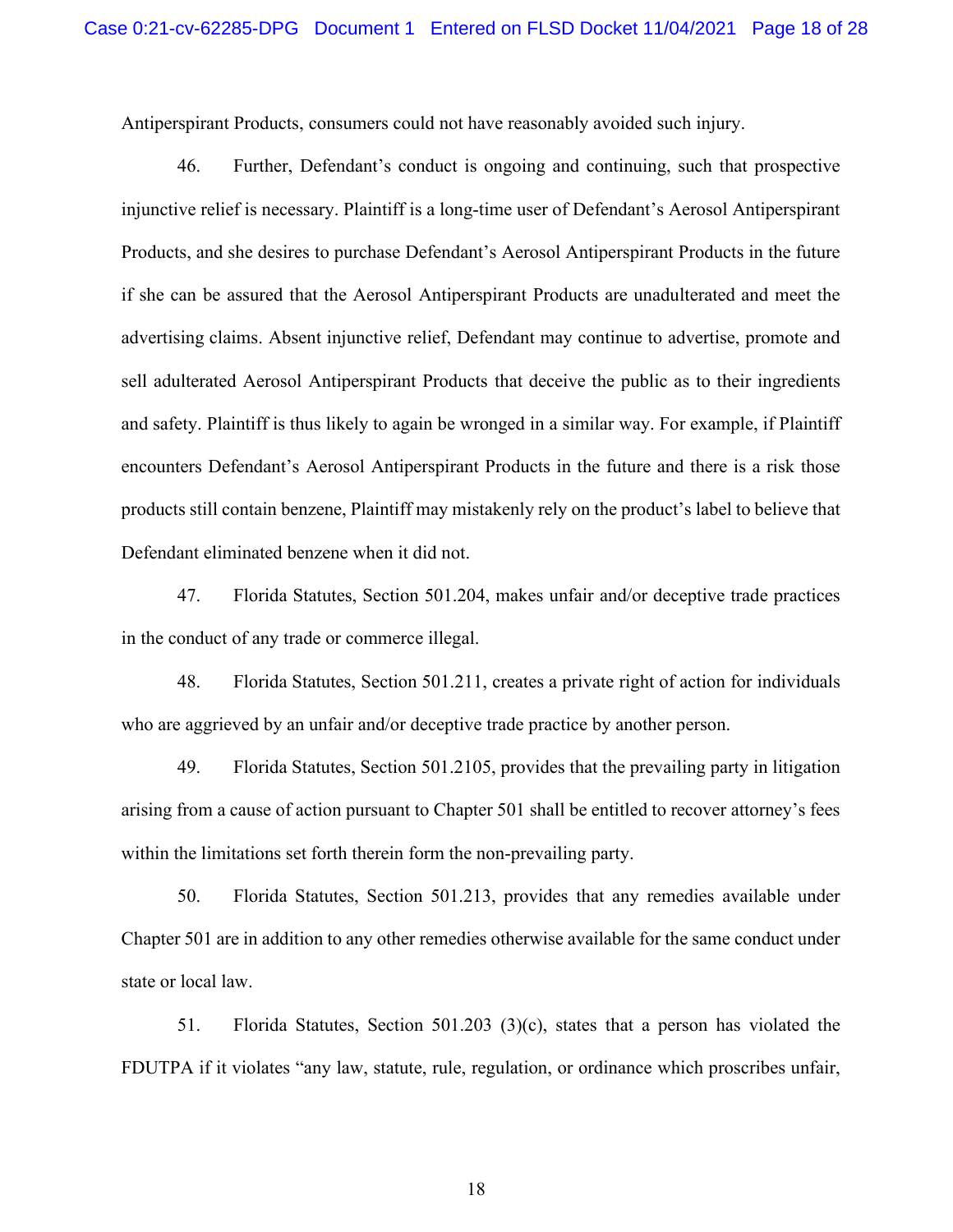deceptive, or unconscionable acts or practices."

52. Defendant is engaged in the practice of manufacturing, marketing, distributing, selling and otherwise placing into the stream of commerce Aerosol Antiperspirant Products which constitutes trade and commerce as defined by Sections 501.203(8) Fla. Stat., and is therefore subject to FDUPTA.

53. As a result of Defendant's unfair and deceptive trade practices, Plaintiff and the putative Class are entitled to an award of attorney's fees pursuant to FDUTPA, Florida Statutes, Section 501.2105, if she prevails.

37. Wherefore, Plaintiff prays for judgement against Defendant, as set forth hereafter. Defendant's conduct with respect to the labeling, advertising, marketing, and sale of Aerosol Antiperspirant Products is unfair because Defendant's conduct was immoral, unethical, unscrupulous, or substantially injurious to consumers and the utility of its conduct, if any, does not outweigh the gravity of the harm to its victims.

53. In accordance with FDUTPA,<sup>[27](#page-18-0)</sup> Plaintiff seeks an order enjoining Defendant from continuing to conduct business through fraudulent or unlawful acts and practices and to commence a corrective advertising campaign. Defendant's conduct is ongoing and continuing, such that prospective injunctive relief is necessary.

54. On behalf of Plaintiff and the putative Class, Plaintiff also seeks an order entitling them to recover all monies spent on the Defendant's Aerosol Antiperspirant Products, which were acquired through acts of fraudulent, unfair, or unlawful competition.<sup>[28](#page-18-1)</sup> In addition, the measure

<span id="page-18-0"></span><sup>&</sup>lt;sup>27</sup> Section 501.211(1) allows "anyone aggrieved by a violation of" FDUTPA to seek declaratoryor injunctive relief. Fla. Stat. §501.211.

<span id="page-18-1"></span><sup>&</sup>lt;sup>28</sup> Section 501.211(2) provides that "a person who has suffered a loss as a result of a [FDUTPA] violation ... may recover actual damages."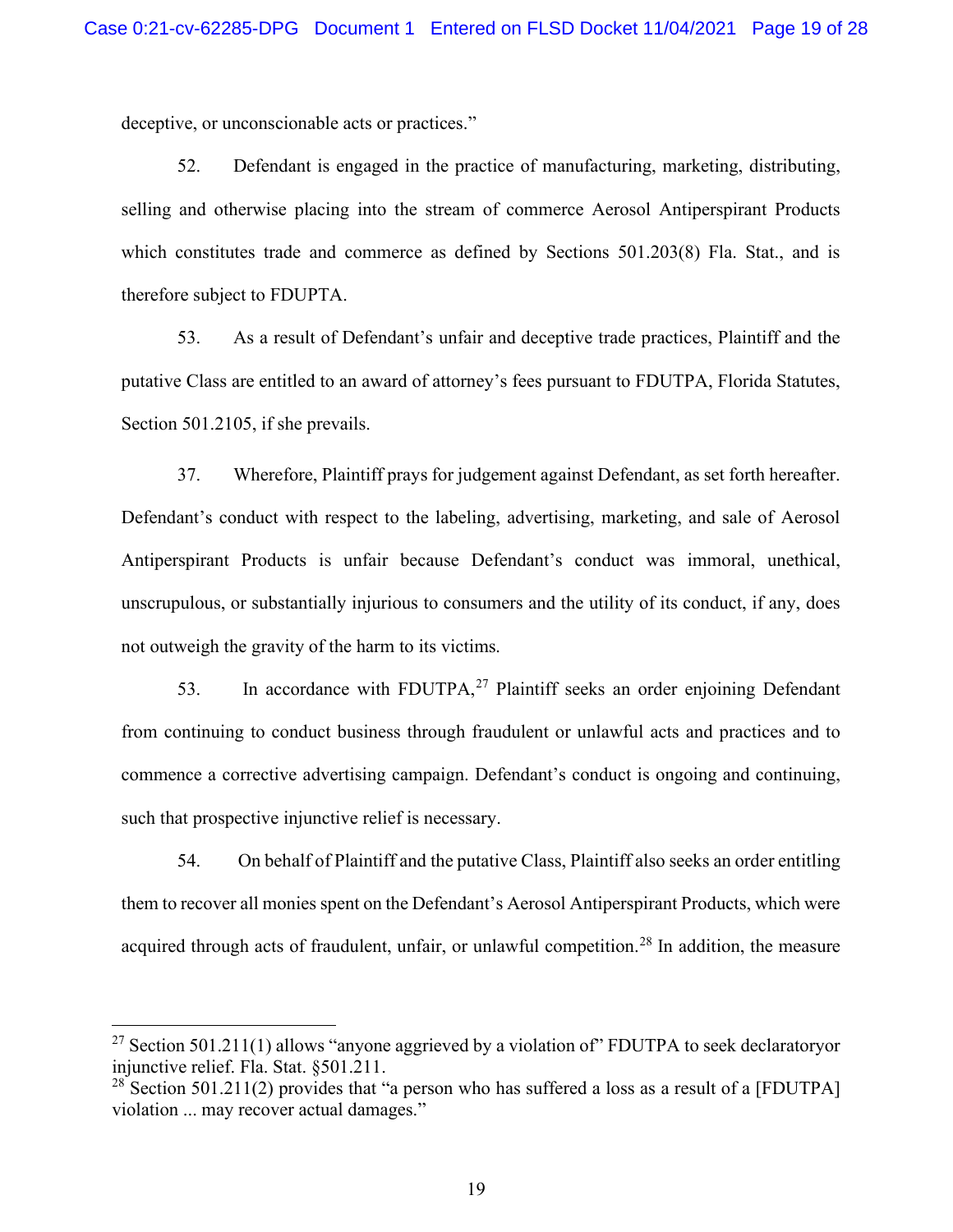of restitution should be a full refund of the purchase price insofar as the Aerosol Antiperspirant Products and their associated labels are worthless. But for Defendant's misrepresentations and omissions, Plaintiff would have paid nothing for Aerosol Antiperspirant Products that have a risk of containing a known human carcinogen (*i.e*. benzene). Indeed, there is no discernible "market" for an over-the-counterantiperspirant product that may be adulterated with a known human carcinogen. As recognized by the WHO, "[b]enzene is carcinogenic to humans, and no safe level of benzene can be recommended."[29](#page-19-0) As a result, the Defendant's Aerosol Antiperspirant Products are rendered valueless.

55. Plaintiff and members of the Class are entitled to injunctive and equitable relief, and a full refund in the amount they spent on the Defendant's Aerosol Antiperspirant Products.

#### **COUNT II**

# **Unjust Enrichment (On Behalf of the Nationwide Class and Florida-Only Class)**

52. Plaintiff incorporates by reference and re-alleges each and every allegation contained above, as though fully set forth herein.

53. As a result of Defendant's wrongful and deceptive conduct alleged herein, Defendant knowingly and voluntarily accepted and retained wrongful benefits in the form of money paid by the Plaintiff and members of the Class when they purchased the Aerosol Antiperspirant Products.

54. In so doing, Defendant acted with conscious disregard for the rights of Plaintiff and members of the Class.

55. As a result of Defendant's wrongful conduct as alleged herein, Defendant has been

<span id="page-19-0"></span><sup>29</sup> https://www.who.int/ipcs/features/benzene.pdf.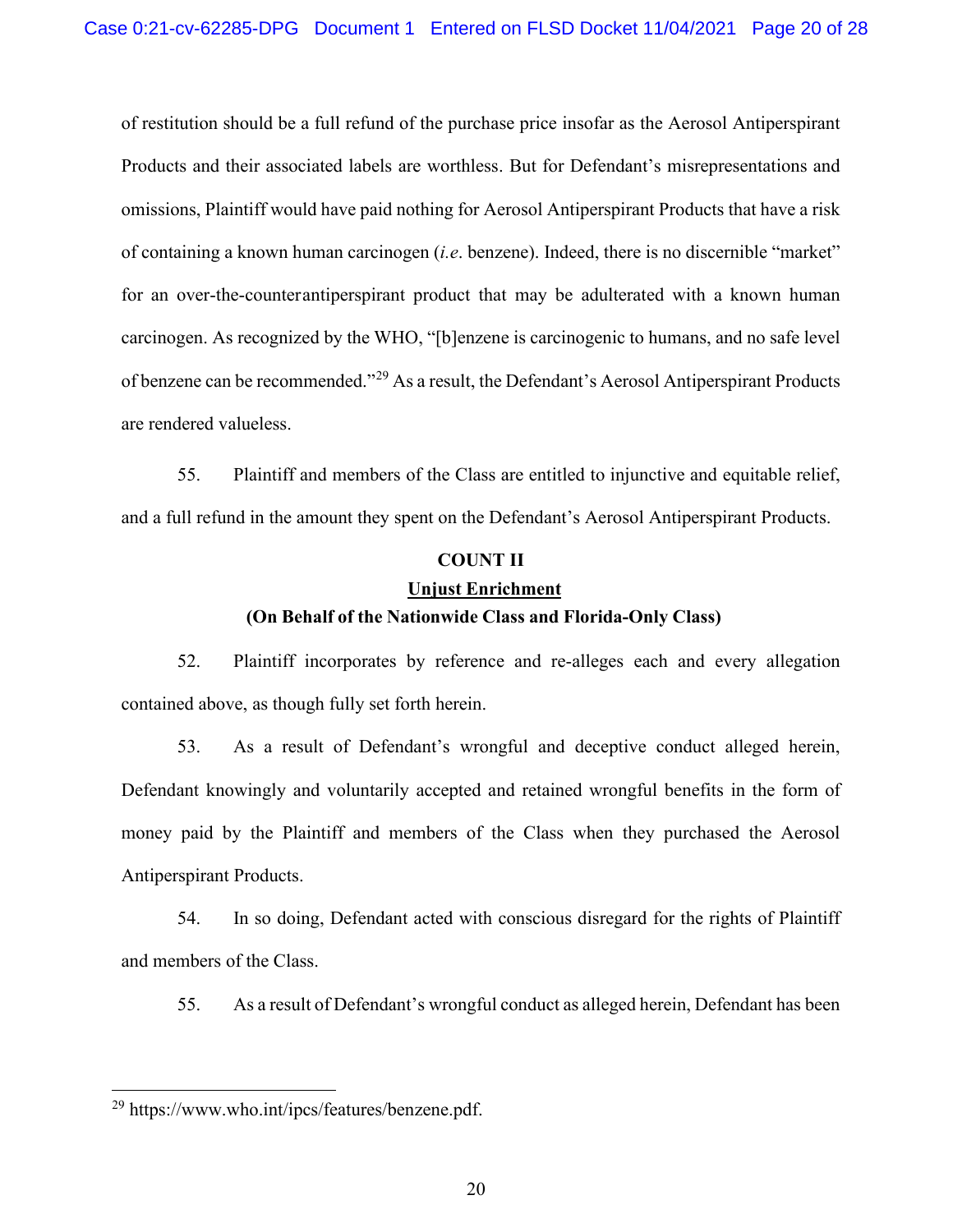unjustly enriched at the expense of, and to the detriment of, Plaintiff and members of the Class.

56. Defendant's unjust enrichment is traceable to, and resulted directly and proximately from, the conduct alleged herein.

57. Under the common law doctrine of unjust enrichment, it is inequitable for Defendant to be permitted to retain the benefits it received, and is still receiving, without justification, from the false and deceptive labeling and marketing of the Aerosol Antiperspirant Products to Plaintiff and members of the Class.

58. Defendant's retention of such funds under circumstances making it inequitable to do so constitutes unjust enrichment.

59. The financial benefits derived by Defendant rightfully belong to Plaintiff and members of the Class.

60. Defendant should be compelled to disgorge in a common fund for the benefit of Plaintiff and members of the Class all wrongful or inequitable proceeds received by them.

61. Finally, Plaintiff and members of the Class may assert an unjust enrichment claim even though a remedy at law may otherwise exist.<sup>[30](#page-20-0)</sup>

# **COUNT III**

# **Breach of Implied Warranty**

# **(On Behalf of the Nationwide Class and Florida-Only Class)**

62. Plaintiff incorporates by reference and re-alleges each and every allegation

<span id="page-20-0"></span><sup>30</sup> *See State Farm Mut. Auto Ins. Co. v. Physicians Injury Care Ctr.,* [427 F. App'x 714, 723 \(11th](https://1.next.westlaw.com/Link/Document/FullText?findType=Y&serNum=2025338477&pubNum=0006538&originatingDoc=I8452a290b01511e8a5d58a2c8dcb28b5&refType=RP&fi=co_pp_sp_6538_723&originationContext=document&transitionType=DocumentItem&contextData=(sc.Search)&co_pp_sp_6538_723) [Cir. 2011\),](https://1.next.westlaw.com/Link/Document/FullText?findType=Y&serNum=2025338477&pubNum=0006538&originatingDoc=I8452a290b01511e8a5d58a2c8dcb28b5&refType=RP&fi=co_pp_sp_6538_723&originationContext=document&transitionType=DocumentItem&contextData=(sc.Search)&co_pp_sp_6538_723) *rev'd on other grounds*, [824 F.3d 1311](https://1.next.westlaw.com/Link/Document/FullText?findType=Y&serNum=2039169801&pubNum=0000506&originatingDoc=I8452a290b01511e8a5d58a2c8dcb28b5&refType=RP&originationContext=document&transitionType=DocumentItem&contextData=(sc.Search)) (The general rule that "equitable remedies are not available under Florida law when adequate legal remedies exist . . . does not apply to unjust enrichment claims."); *see also Morris v. ADT Sec. Services*, 580 F.Supp.2d 1305, 1312-13 (S.D. Fla. 2008); *In re Monat Hair Prods. Mktg., Sales Prac., and Prods. Liab. Litig*., 2019 WL 5423457, at \*5 (S.D. Fla. Oct. 23, 2019); *Garcia v. Clarins USA, Inc.*[, 2014 WL 11997812, at \\*5\(S.D.](https://1.next.westlaw.com/Link/Document/FullText?findType=Y&serNum=2039454157&pubNum=0000999&originatingDoc=I8452a290b01511e8a5d58a2c8dcb28b5&refType=RP&originationContext=document&transitionType=DocumentItem&contextData=(sc.Search)) Fla. Sept. 5, [2014\);](https://1.next.westlaw.com/Link/Document/FullText?findType=Y&serNum=2039454157&pubNum=0000999&originatingDoc=I8452a290b01511e8a5d58a2c8dcb28b5&refType=RP&originationContext=document&transitionType=DocumentItem&contextData=(sc.Search)) *Goldberg v. Chong,* 2007 WL 2028792 at \*9 [\(S.D. Fla.](https://1.next.westlaw.com/Link/Document/FullText?findType=Y&serNum=2012711321&pubNum=0000999&originatingDoc=I753402be944511ddbc7bf97f340af743&refType=RP&originationContext=document&transitionType=DocumentItem&contextData=(sc.Search)) July 11, 2007).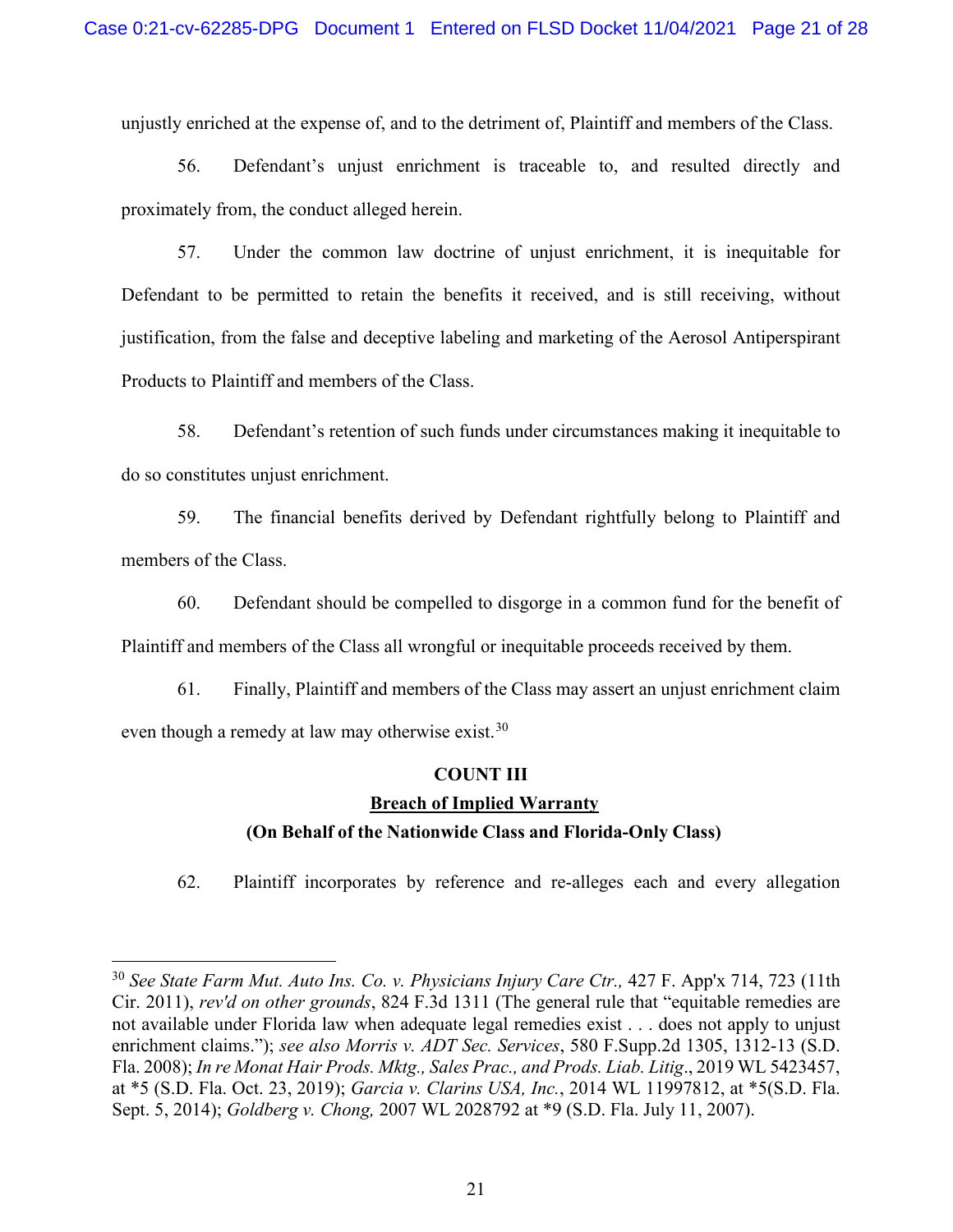contained above, as though fully set forth herein.

63. Defendant was at all relevant times the manufacturer, distributor, warrantor and/or seller of the Aerosol Antiperspirant Products. Defendant knew or had reason to know of the specific use for which its Aerosol Antiperspirant Products were purchased.

64. At the time Defendant marketed and otherwise placed its Aerosol Antiperspirant Products into the stream of commerce, it knew of the particular purpose for which Plaintiff and the Class members purchased the Aerosol Antiperspirant Products—to have a safe and effective antiperspirant, which did not contain any dangerous carcinogens. Defendant also knew that consumers, including Plaintiff and members of the Class, would have no ability or opportunity to determine the ingredients in the Aerosol Antiperspirant Products, but instead would rely on Defendant's representations that the Aerosol Antiperspirant Products were suitable for their particular purpose and free of dangerous carcinogens (*i.e.,* benzene).

65. At all times, Plaintiff and the Class members used the Aerosol Antiperspirant Products in the manner that was intended for use.

66. Defendant provided Plaintiff and the Class members with an implied warranty that its Aerosol Antiperspirant Products were merchantable and fit for the ordinary purposes for which they sold and not dangerous or hazardous to the user's health.

67. Further, as the intended consumers and ultimate users of the Aerosol Antiperspirant Products, Plaintiff and the Class members are intended third-party beneficiaries of any contracts between Defendant and any retailers from whom Plaintiffs obtained Aerosol Antiperspirant Products, which contain the implied warranty of merchantability and to be fit for ordinary purposes, safe and not hazardous to one's health. Plaintiff and the Class members, not any retailers, are the parties intended to benefit by any such contract because they are the people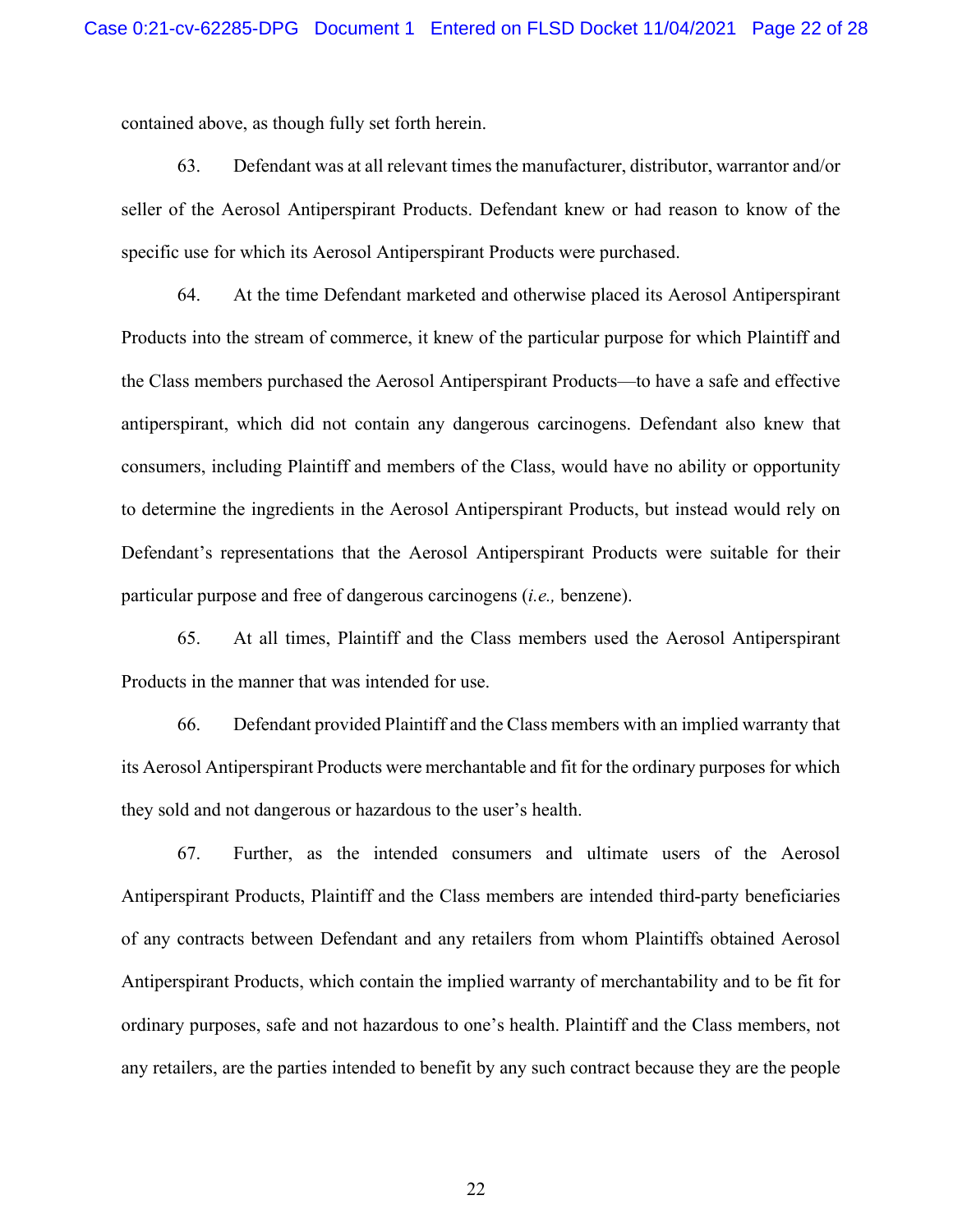using the Aerosol Antiperspirant Products in the manner intended.

68. In breach of the implied warranty of merchantability, the Aerosol Antiperspirant Products that Defendant provided to Plaintiff and the Class members are not fit and suitable for their ordinary purpose because, inter alia, they contain dangerous carcinogens with the potential of causing serious injury and/or death. Defendant's Aerosol Antiperspirant Products supplied to Plaintiff and the Class members did not possess the basic degree of fitness for ordinary use due to the defects described herein. The defects are so basic that they render the Aerosol Antiperspirant Products unfit for their ordinary purposes. As such, they are not merchantable.

69. As a direct and proximate result of Defendant's breach, Plaintiff and the Class members have suffered, and will continue to suffer, significant damages, loss and injury in an amount that will be established at trial.

70. Plaintiff and the Class members are entitled to legal and equitable relief against Defendant, including consequential damages, rescission, attorneys' fees, costs of suit, and other relief as appropriate.

#### **COUNT IV**

# **Breach of Express Warranty**

#### **(On Behalf of the Nationwide Class and Florida-Only Class)**

71. Plaintiff incorporates by reference and re-alleges each and every allegation contained above, as though fully set forth herein.

72. Plaintiff and each Class member formed a contract with Defendant at the time Plaintiff and the other Class members purchased the Defendant's Aerosol Antiperspirant Products. The terms of the contract include the promises and affirmations of fact made by Defendant on its Aerosol Antiperspirant Products packaging and through marketing and advertising, including the promise that benzene is one of the materials "we do not use as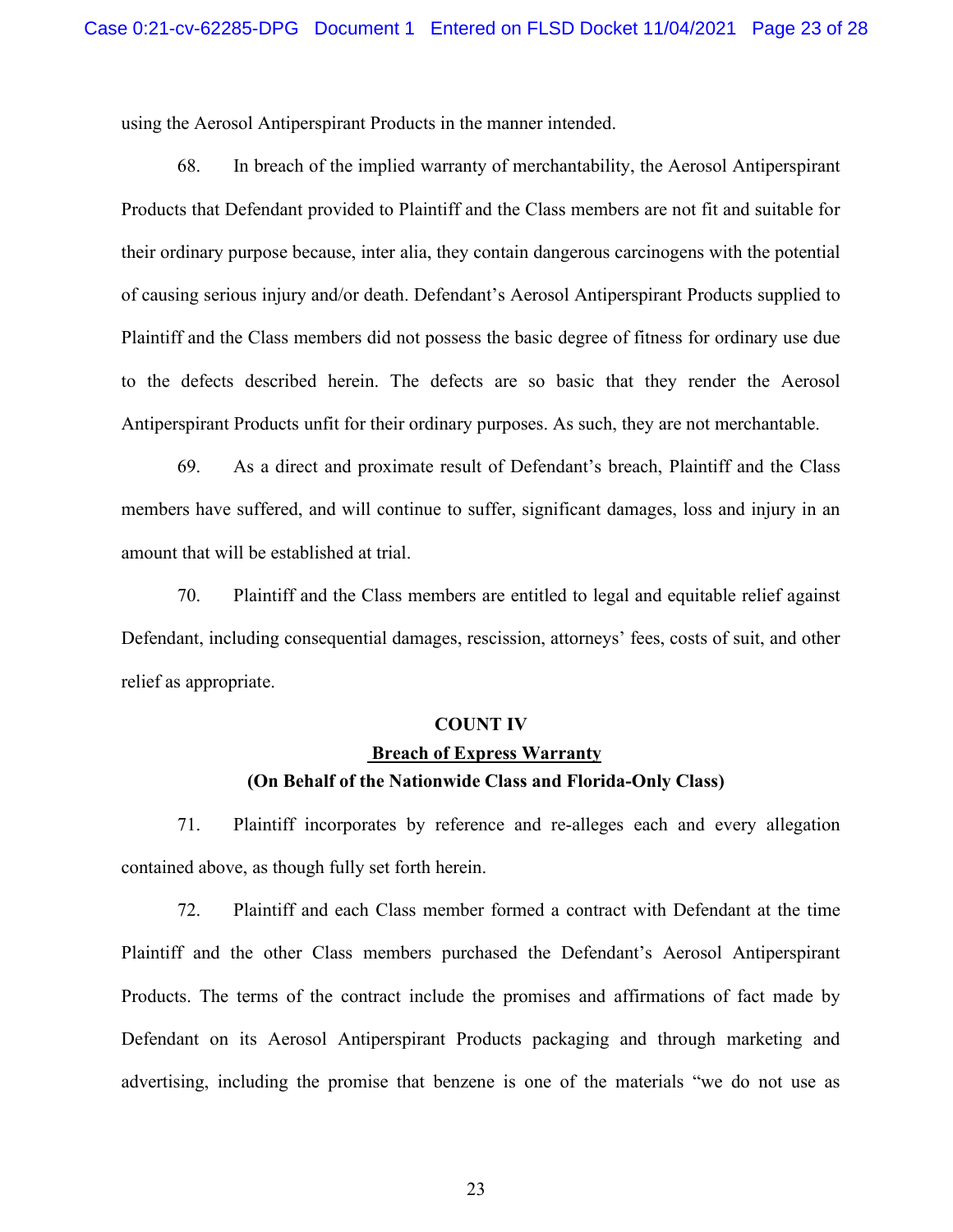ingredients in any of our formulated products."[31](#page-23-0) This labeling, marketing, and advertising constitute express warranties and became part of the basis of the bargain, and are part of the standardized contract that Defendant entered into with Plaintiff and each Class member.

54. Defendant expressly warranted that its Aerosol Antiperspirant Products were fit for their ordinary use, *i.e*., as a safe and FDA-compliant product suitable for human application "that reduces the production of perspiration (sweat) at that site." It also expressly warranted that its Aerosol Antiperspirant Products were not adulterated or misbranded.

55. Defendant's Aerosol Antiperspirant Products did not conform to Defendant's express representations and warranties because they were not manufactured in compliance with FDA standards, were not suitable for human application, and were adulterated and misbranded.

56. At all times relevant all the following States and Territories have codified and adopted the provisions of the Uniform Commercial Code: Ala. Code § 7-2-313; Alaska Stat. § 45.02.313; Ariz. Rev. Stat. Ann. § 47-2313; Ark. Code. Ann. § 4-2-313; Cal. Com. Code § 2313; Colo. Rev. Stat. § 4-2-313; Conn. Gen. Stat. Ann. § 42a-2-313; 6 Del. Code. § 2-313; D.C. Code. § 28:2-313; Fla. Stat. Ann. § 672.313; Ga. Code. Ann. § 11-2-313; Haw. Rev. Stat. § 490:2-313; Idaho Code § 28-2-313; 810 Ill. Comp. Stat. Ann. 5/2-313; Ind. Code Ann. § 26-1- 2-313; Kan. Stat. Ann. § 84-2-313; Ky. Rev. Stat. Ann. § 355.2-313; 11 Me. Rev. Stat. Ann. § 2-313; Md. Code. Ann. § 2-313; Mass. Gen. Law Ch. 106 § 2-313; Mich. Comp. Laws Ann. § 440.2313; Minn. Stat. Ann. § 336.2-313; Miss. Code Ann. § 75-2-313; Mo. Rev. Stat. § 400.2- 313; Mont. Code Ann. § 30-2-313; Nev. Rev. Stat. U.C.C. § 104.2313; N.H. Rev. Ann. § 382- A:2-313; N.J. Stat. Ann. § 12A:2-313; N.M. Stat. Ann. § 55-2-313; N.Y. U.C.C. Law § 2-313; N.C. Gen. Stat. Ann. § 25-2-313; N.D. Stat. § 41-02-313; Ohio Rev. Code Ann. § 1302.26; Okla.

<span id="page-23-0"></span><sup>31</sup> https://us.pg.com/ingredients/.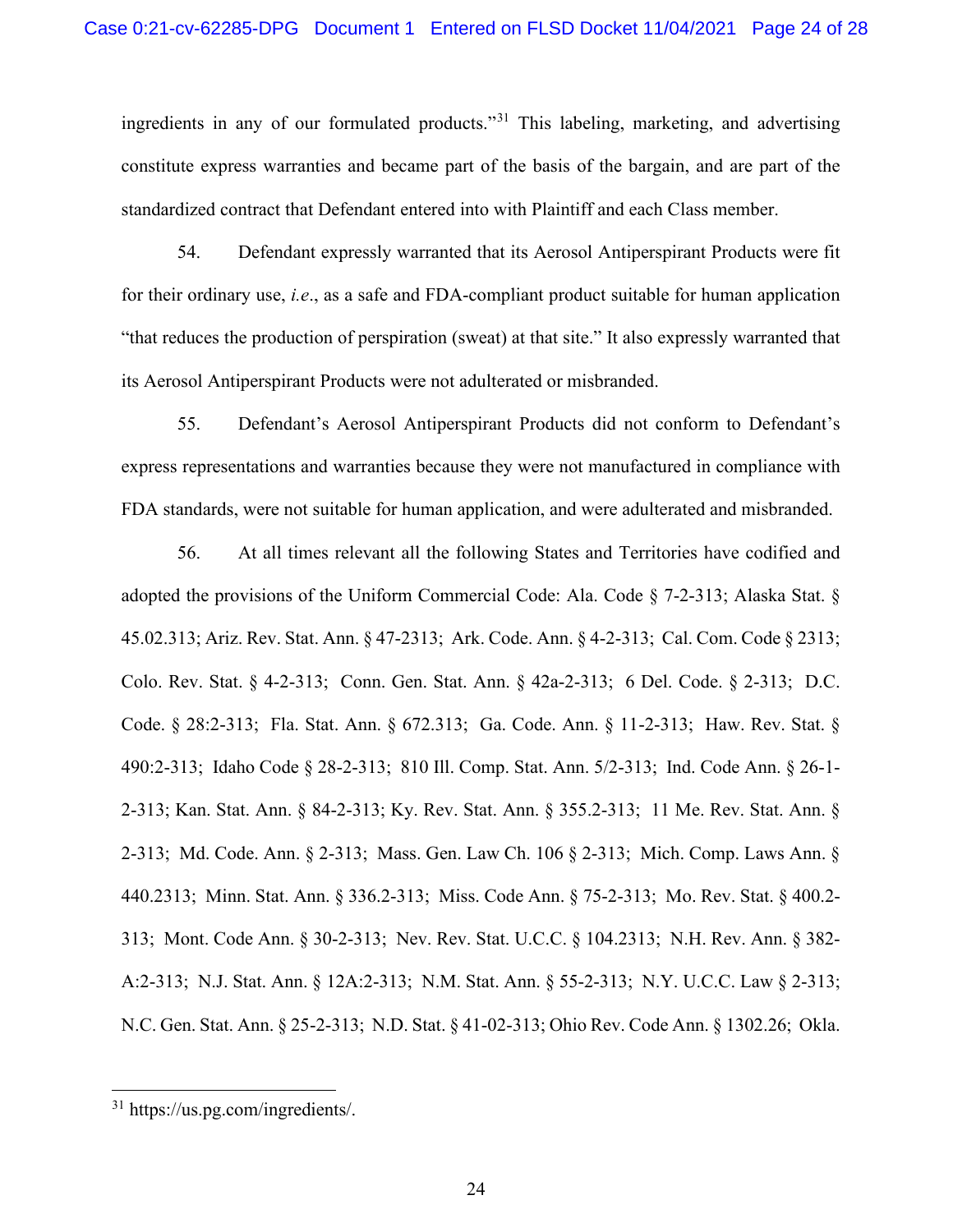Stat. tit. 12A § 2-313; Or. Rev. Stat. § 72.3130; 13 Pa. C.S. § 2313; P.R. Laws. Ann. Tit. 31, § 3841, et seq.; R.I. Gen. Laws § 6A-2-313; S.C. Code Ann. § 36-2-313; S.D. Stat. § 57A-2-313; Tenn. Code Ann. § 47-2-313; Tex. Bus. & Com. Code Ann. § 2-313; Utah Code Ann. § 70A-2-313; Va. Code § 8.2-313; Vt. Stat. Ann. 9A § 2-313; W. Va. Code § 46-2-313; Wash. Rev. Code § 62A 2-313; Wis. Stat. Ann. § 402.313 and Wyo. Stat. § 34.1-2-313.

57. At the time that Defendant marketed and sold its Aerosol Antiperspirant Products, it recognized the purposes for which the products would be used, and expressly warranted the products were suitable for human application, FDA compliant and not adulterated or misbranded. These affirmative representations became part of the basis of the bargain in every purchase by Plaintiff and each Class member, including but not limited to the express representation Defendant made that benzene is not an ingredient used in any of its products.

58. Plaintiff and each Class member are natural persons who are reasonably expected to use, consume, or be affected by the adulterated and/or misbranded Aerosol Antiperspirant Products manufactured and sold by Defendant.

59. Defendant breached its express warranties with respect to its Aerosol Antiperspirant Products because the products were not suitable for human application, did not comply with FDA standards, and were adulterated and misbranded.

60. Plaintiffs and each Class member would not have purchased the Aerosol Antiperspirant Products had they known the products contained benzene, were not suitable for human application, did not comply with FDA standards, and/or were adulterated and misbranded.

61. As a direct and proximate result of Defendant's breach of express warranty, Plaintiff and other Class members have been injured and suffered damages in the amount of the purchase price of their Aerosol Antiperspirant Products, and any consequential damages resulting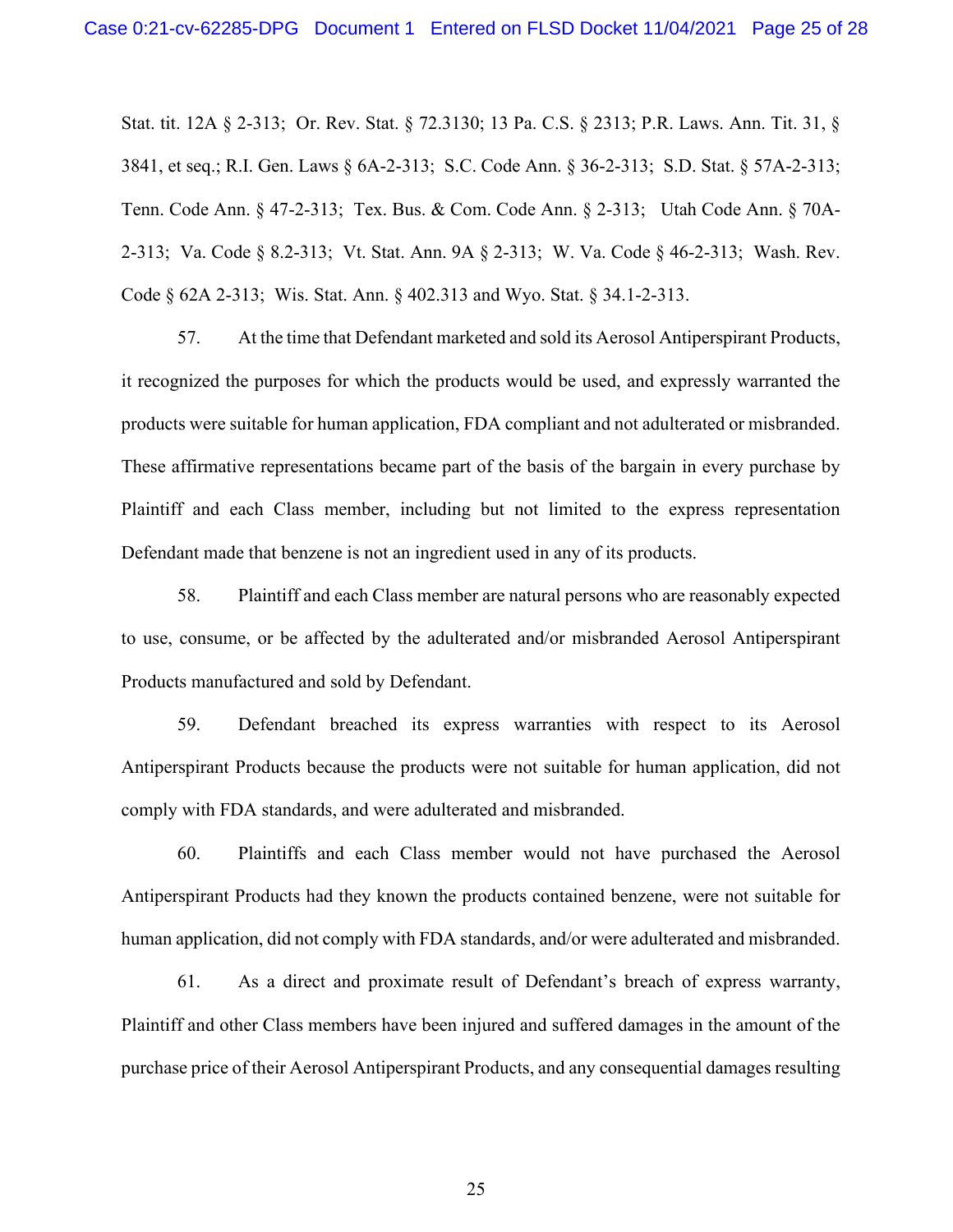from the purchases, in that the Aerosol Antiperspirant Products they purchased were so inherently flawed, unfit, or unmerchantable as to have no market value.

## **PRAYER FOR RELIEF**

WHEREFORE, Plaintiff, individually and on behalf of all others similarly situated, pray for judgment against the Defendant as to each and every count, including:

- A. An order declaring this action to be a proper class action, appointing Plaintiff and their counsel to represent the Class, and requiring Defendant to bear the costs of class notice;
- B. An order enjoining Defendant from selling the Aerosol Antiperspirant Products;
- C. An order enjoining Defendant from suggesting or implying that the Aerosol Antiperspirant Products are safe andeffective for human application;
- D. An order requiring Defendant to engage in a corrective advertising campaign and engage in any further necessary affirmative injunctive relief, such as recalling existing Aerosol Antiperspirant Products;
- E. An order awarding declaratory relief, and any further retrospective or prospective injunctive relief permitted by law or equity, including enjoining Defendant from continuing the unlawful practices alleged herein, and injunctive relief to remedy Defendant's past conduct;
- F. An order requiring Defendant to pay restitution/damages to restore all funds acquired by means of any act or practice declared by this Court to be an unlawful, unfair, or fraudulent business act or practice, untrue or misleading advertising in violation of the FDUTPA, plus pre- and post-judgment interest thereon;
- G. An order requiring Defendant to disgorge any ill-gotten benefits received from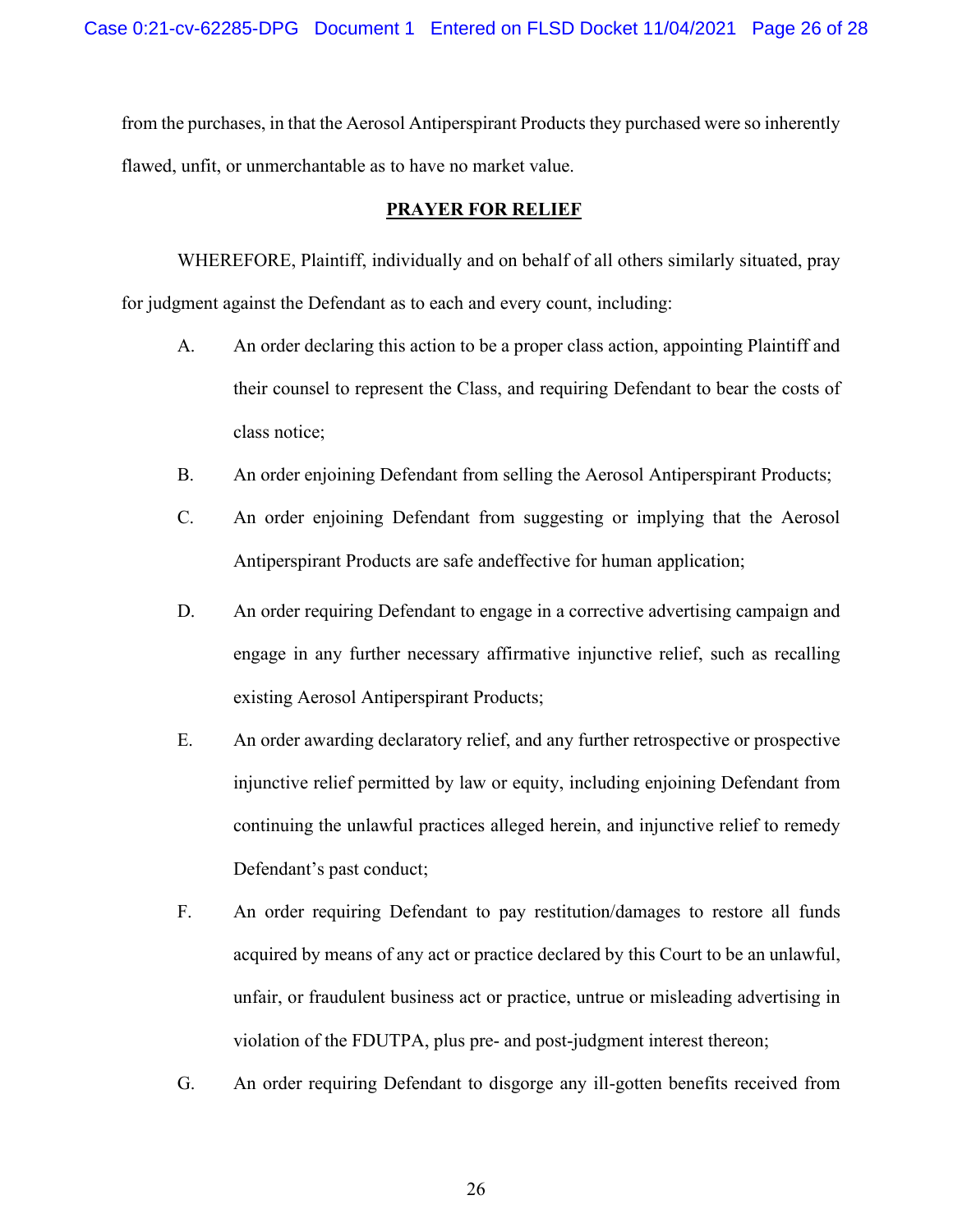Plaintiff and members of the Class as a result of any wrongful or unlawful act or practice;

- H. An order requiring Defendant to pay appropriate damages for breach of implied warranties;
- I. An order requiring Defendant to pay appropriate damages for breach of express warranties;
- J. An order requiring Defendant to pay all actual and statutory damages permitted under the counts alleged herein;
- K. An order awarding attorneys' fees and costs to Plaintiff and the Class; and
- L. An order providing for all other such equitable relief as may be just and proper.

# **DEMAND FOR JURY TRIAL**

Plaintiff demands a trial by jury on all issues so triable.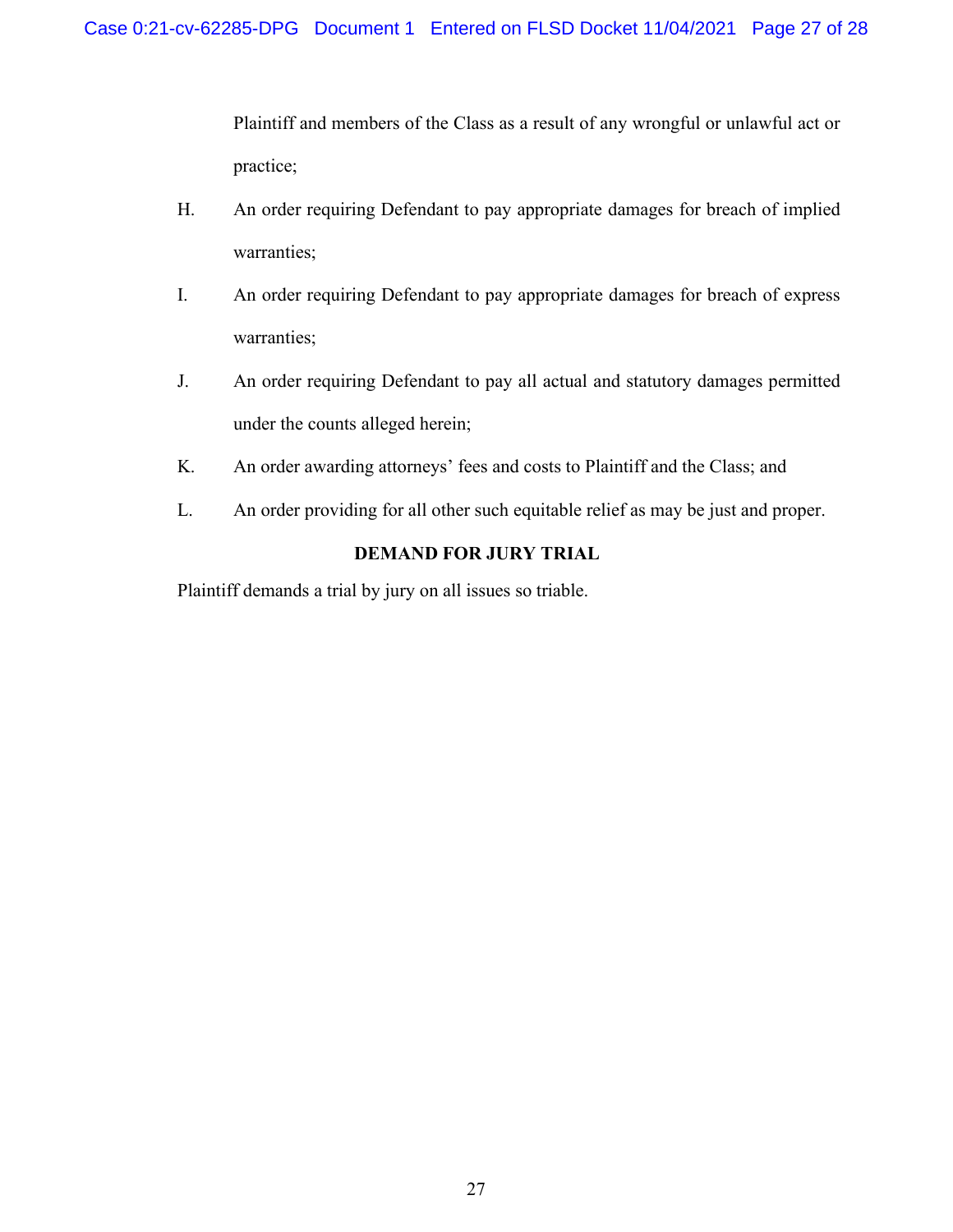Dated: November 4, 2021

Respectfully submitted,

/s/Yitzhak S. Levin Yitzhak Levin, Esq. Levin Litigation, PLLC 3475 Sheridan Street, Ste. 311 Hollywood, Florida 33021 (954) 678-5155 - Telephone (954) 678-5156 – Facsimile [ylevin@levinlitigation.com](mailto:ylevin@levinlitigation.com) - E-Mail [service@levinlitigation.com](mailto:service@levinlitigation.com) - E-Service

/s/*Ruben Honik*

Ruben Honik, Esq. (*pro hac vice)* David J. Stanoch, Esq. (*pro hac vice*) **HONIK LLC** 1515 Market Street, Suite 1100 Philadelphia, PA 19102 Phone: (267) 435-1300 Email: [ruben@honiklaw.com](mailto:ruben@honiklaw.com) [david@honiklaw.com](mailto:david@honiklaw.com)

/s/ *Conlee S. Whiteley* Conlee S. Whiteley, Esq. (*pro hac vice*) Layne Hilton, Esq. (*pro hac vice*) **KANNER & WHITELEY, LLC** 701 Camp Street New Orleans, LA 70130 Phone: (504) 524-5777 Email: [c.whiteley@kanner-law.com](mailto:c.whiteley@kanner-law.com) [l.hilton@kanner-law.com](mailto:l.hilton@kanner-law.com)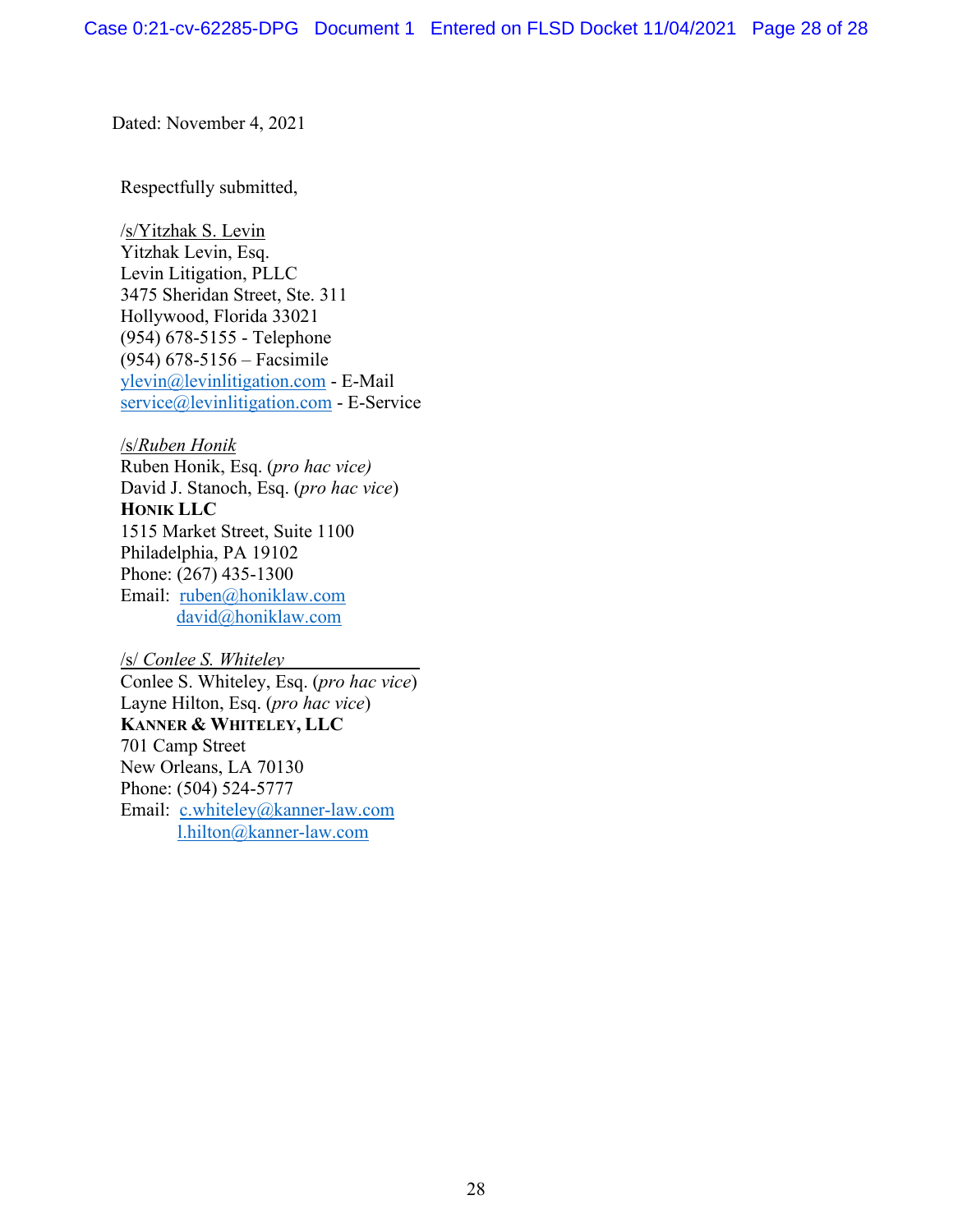AO 440 (Rev. 06/12) Summons in a Civil Action

| <b>UNITED STATES DISTRICT COURT</b><br>for the<br>Southern District of Florida         |                              |  |  |  |  |  |  |
|----------------------------------------------------------------------------------------|------------------------------|--|--|--|--|--|--|
| TOVA BRYSKI, individually,<br>and on behalf of all others similarly situated           |                              |  |  |  |  |  |  |
| Plaintiff(s)<br>V.<br>THE PROCTER & GAMBLE COMPANY,<br>a Ohio Corporation              | Civil Action No. 0:21cv62285 |  |  |  |  |  |  |
| Defendant(s)                                                                           |                              |  |  |  |  |  |  |
| <b>SUMMONS IN A CIVIL ACTION</b>                                                       |                              |  |  |  |  |  |  |
| THE PROCTER & GAMBLE COMPANY,<br>To: (Defendant's name and address)<br>Ohio Compration |                              |  |  |  |  |  |  |

a Ohio Corporation c/o CT CORPORATION SYSTEM 1200 SOUTH PINE ISLAND ROAD PLANTATION, FL 33324

A lawsuit has been filed against you.

Within 21 days after service of this summons on you (not counting the day you received it) — or 60 days if you are the United States or a United States agency, or an officer or employee of the United States described in Fed. R. Civ. P. 12 (a)(2) or  $(3)$  — you must serve on the plaintiff an answer to the attached complaint or a motion under Rule 12 of the Federal Rules of Civil Procedure. The answer or motion must be served on the plaintiff or plaintiff's attorney, Yitzhak Levin, Esq. whose name and address are:

Levin Litigation, PLLC 3475 Sheridan Street, Ste. 311 Hollywood, Florida 33021 (954) 678-5155 - Telephone (954) 678-5156 – Facsimile ylevin@levinlitigation.com - E-Mail service@levinlitigation.com - E-Service

If you fail to respond, judgment by default will be entered against you for the relief demanded in the complaint. You also must file your answer or motion with the court.

*CLERK OF COURT*

Date:

*Signature of Clerk or Deputy Clerk*